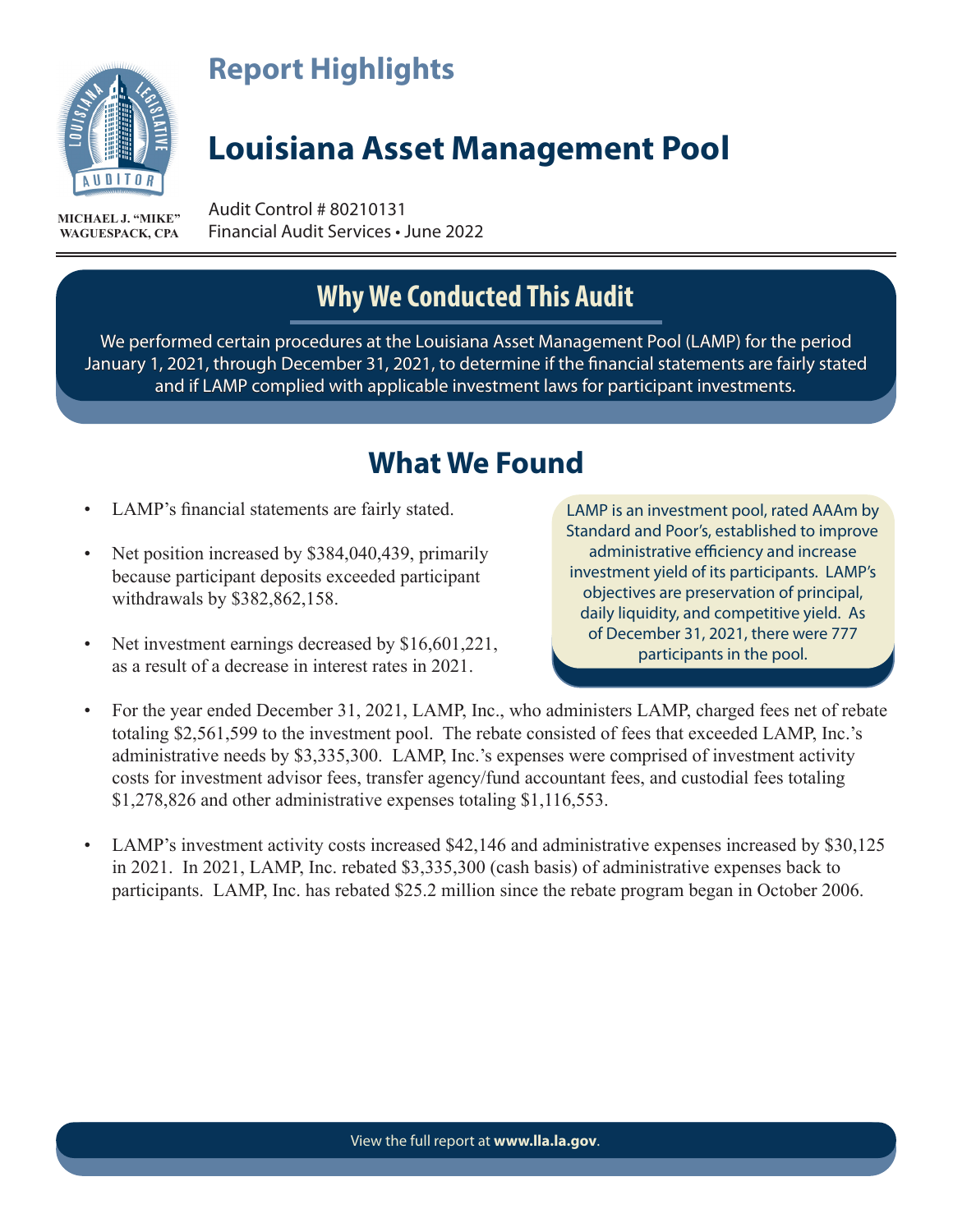# LOUISIANA ASSET MANAGEMENT POOL STATE OF LOUISIANA



FINANCIAL STATEMENT AUDIT FOR THE YEAR ENDED DECEMBER 31, 2021 ISSUED JUNE 20, 2022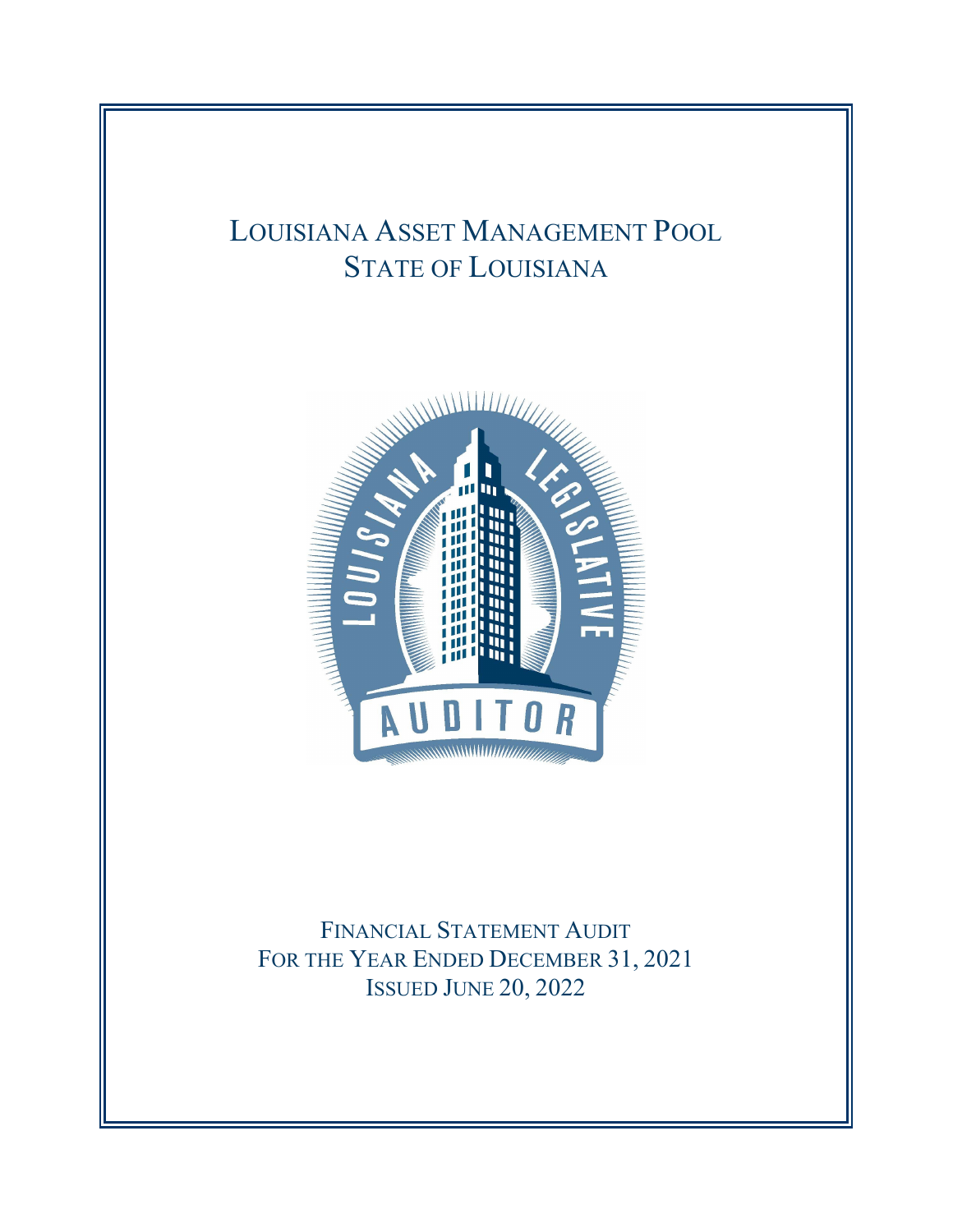#### **LOUISIANA LEGISLATIVE AUDITOR 1600 NORTH THIRD STREET POST OFFICE BOX 94397 BATON ROUGE, LOUISIANA 70804-9397**

#### **LEGISLATIVE AUDITOR** MICHAEL J. "MIKE" WAGUESPACK, CPA

# **FIRST ASSISTANT LEGISLATIVE AUDITOR**

ERNEST F. SUMMERVILLE, JR., CPA

Under the provisions of state law, this report is a public document. A copy of this report has been submitted to the Governor, to the Attorney General, and to other public officials as required by state law. A copy of this report is available for public inspection at the Baton Rouge office of the Louisiana Legislative Auditor and online at www.lla.la.gov.

This document is produced by the Louisiana Legislative Auditor, State of Louisiana, Post Office Box 94397, Baton Rouge, Louisiana 70804-9397 in accordance with Louisiana Revised Statute 24:513. One copy of this public document was produced at an approximate cost of \$1.05. This material was produced in accordance with the standards for state agencies established pursuant to R.S. 43:31. This report is available on the Legislative Auditor's website at www.lla.la.gov. When contacting the office, you may refer to Agency ID No. 5547 or Report ID No. 80210131 for additional information.

In compliance with the Americans With Disabilities Act, if you need special assistance relative to this document, or any documents of the Legislative Auditor, please contact Jenifer Schaye, General Counsel, at 225-339-3800.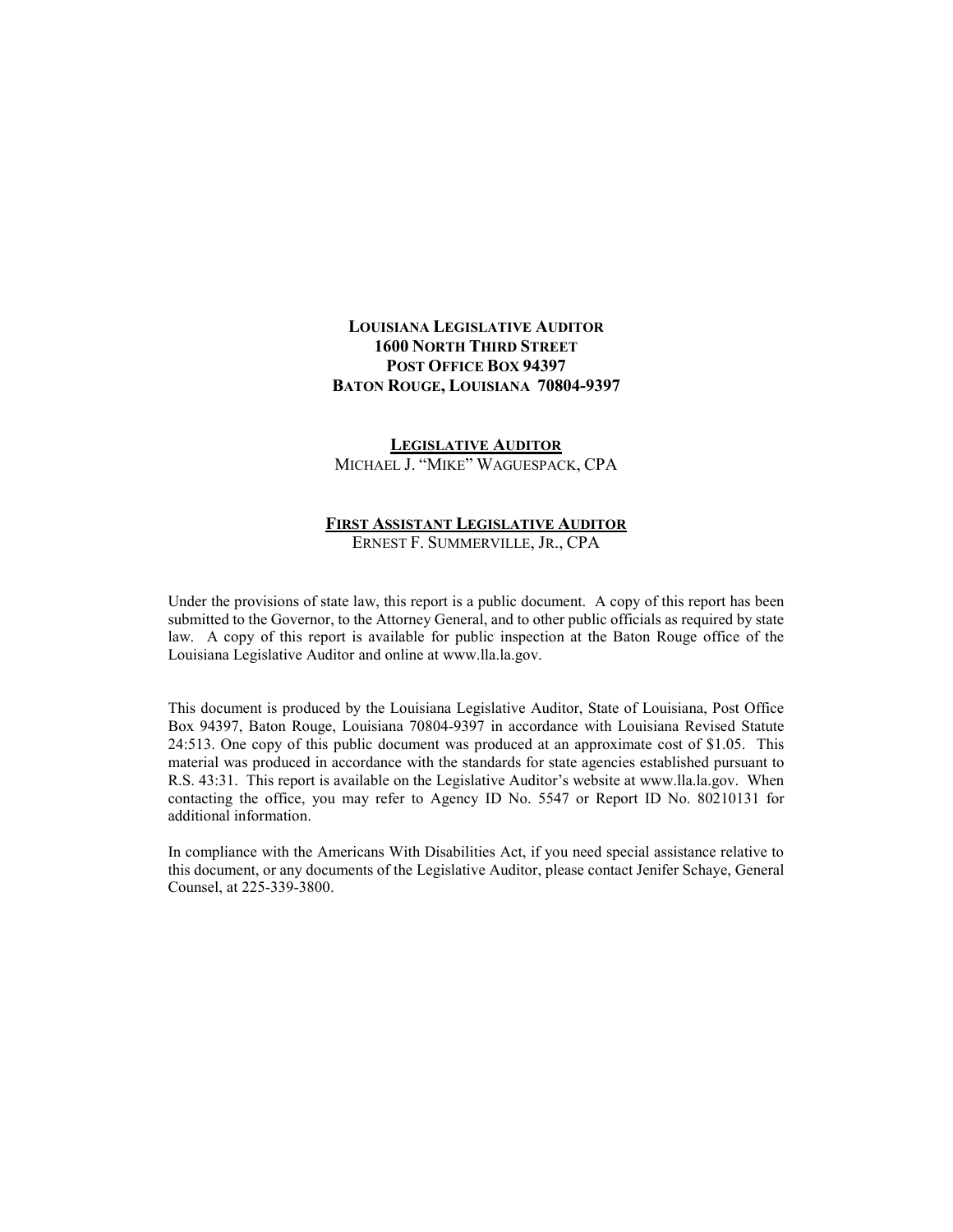# TABLE OF CONTENTS

|                                                                                                               |                  | Page |
|---------------------------------------------------------------------------------------------------------------|------------------|------|
|                                                                                                               |                  |      |
|                                                                                                               |                  |      |
|                                                                                                               | <b>Statement</b> |      |
| <b>Basic Financial Statements:</b>                                                                            |                  |      |
|                                                                                                               |                  |      |
|                                                                                                               |                  |      |
|                                                                                                               |                  |      |
|                                                                                                               | <b>Schedule</b>  |      |
| Supplementary Information Schedule -                                                                          |                  |      |
|                                                                                                               |                  |      |
|                                                                                                               | <b>Exhibit</b>   |      |
| Report on Internal Control over Financial Reporting                                                           |                  |      |
| and on Compliance and Other Matters Based on an Audit<br>of Financial Statements Performed in Accordance with |                  |      |
|                                                                                                               |                  |      |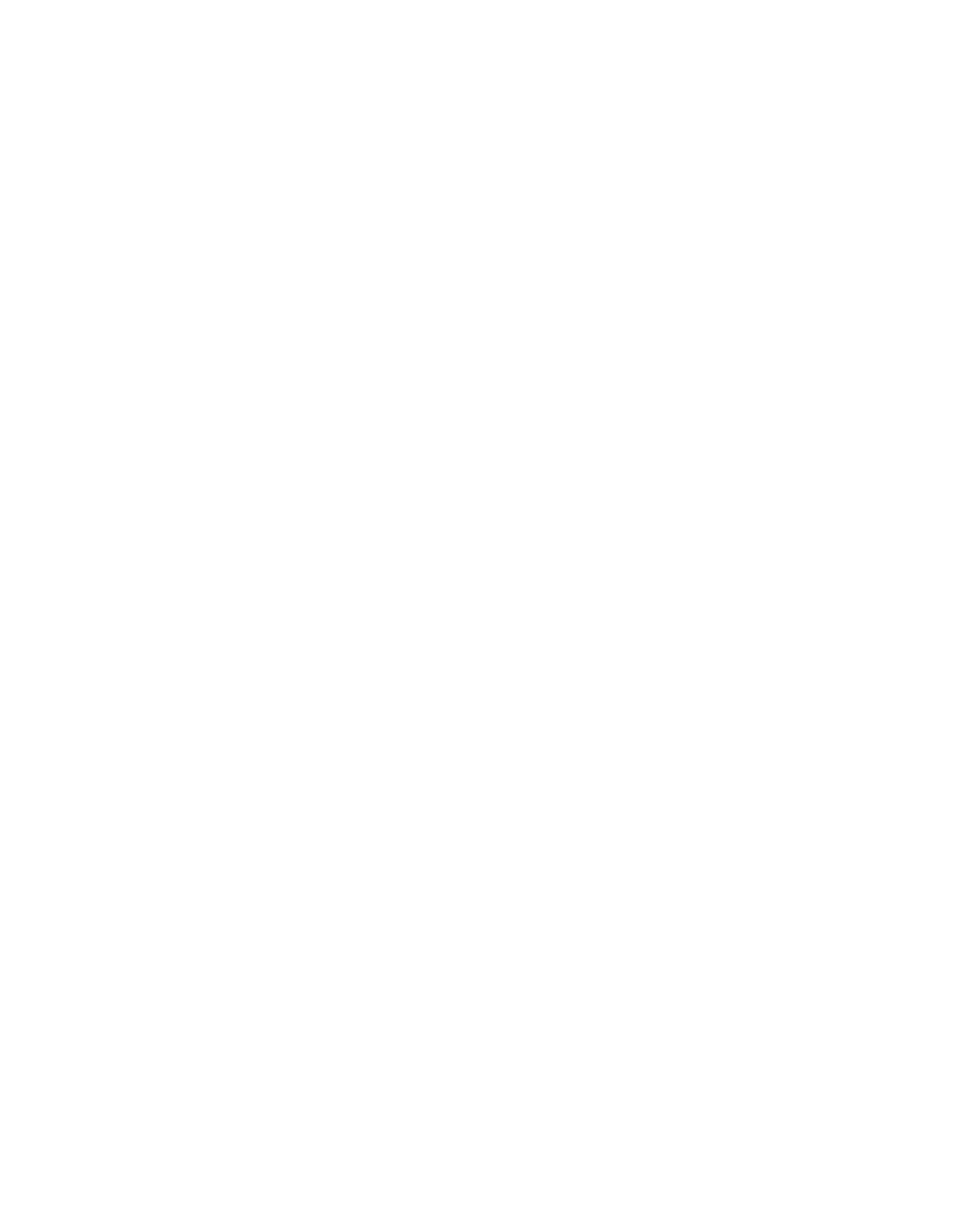

#### LOUISIANA LEGISLATIVE AUDITOR **MICHAEL J. "MIKE" WAGUESPACK, CPA**

June 9, 2022

Independent Auditor's Report

### **BOARD OF DIRECTORS OF THE LOUISIANA ASSET MANAGEMENT POOL, INCORPORATED STATE OF LOUISIANA** New Orleans, Louisiana

### **Report on the Audit of the Financial Statements**

### *Opinion*

We have audited the financial statements of the Louisiana Asset Management Pool (LAMP), a component unit of the state of Louisiana, as of and for the year ended December 31, 2021, and the related notes to the financial statements, which collectively comprise LAMP's basic financial statements as listed in the table of contents.

In our opinion, the accompanying financial statements referred to above present fairly, in all material respects, the fiduciary net position of LAMP as of December 31, 2021, and the changes in fiduciary net position for the year then ended in accordance with accounting principles generally accepted in the United States of America.

### *Basis for Opinion*

We conducted our audit in accordance with auditing standards generally accepted in the United States of America (GAAS) and the standards applicable to financial audits contained in *Government Auditing Standards (Government Auditing Standards)*, issued by the Comptroller General of the United States. Our responsibilities under those standards are further described in the Auditor's Responsibilities for the Audit of the Financial Statements section of our report. We are required to be independent of LAMP and to meet our other ethical responsibilities, in accordance with the relevant ethical requirements relating to our audit. We believe that the audit evidence we have obtained is sufficient and appropriate to provide a basis for our audit opinion.

### *Responsibilities of Management for the Financial Statements*

Management is responsible for the preparation and fair presentation of the financial statements in accordance with accounting principles generally accepted in the United States of America, and for the design, implementation, and maintenance of internal control relevant to the preparation and fair presentation of financial statements that are free from material misstatement, whether due to fraud or error.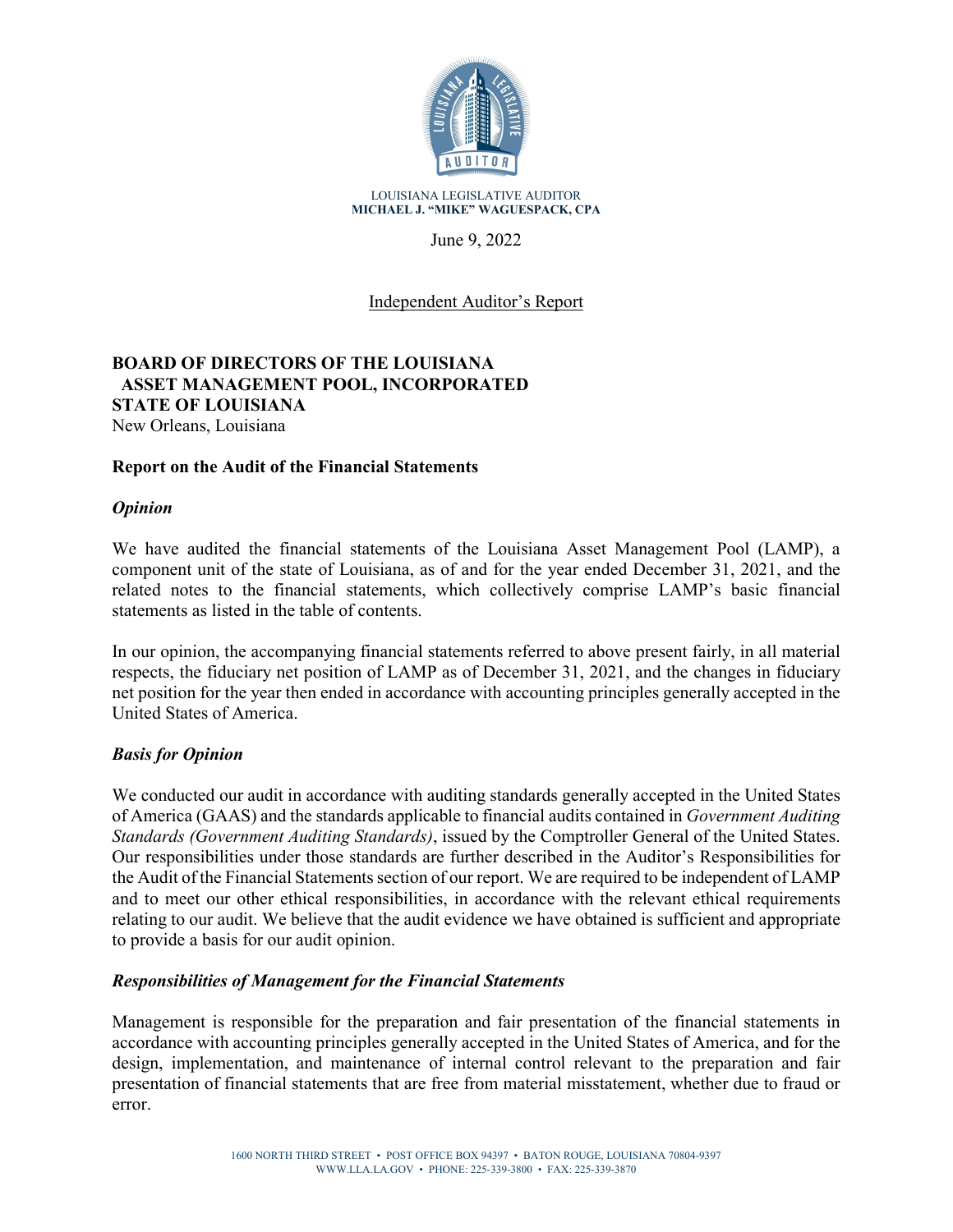In preparing the financial statements, management is required to evaluate whether there are conditions or events considered in the aggregate that raise substantial doubt about LAMP's ability to continue as a going concern for twelve months beyond the financial statement date, including any currently known information that may raise substantial doubt shortly thereafter.

### *Auditor's Responsibilities for the Audit of the Financial Statements*

Our objectives are to obtain reasonable assurance about whether the financial statements as a whole are free from material misstatement, whether due to fraud or error, and to issue an auditor's report that includes our opinion. Reasonable assurance is a high level of assurance but is not absolute assurance and therefore is not a guarantee that an audit conducted in accordance with GAAS and *Government Auditing Standards* will always detect a material misstatement when it exists. The risk of not detecting a material misstatement resulting from fraud is higher than for one resulting from error, as fraud may involve collusion, forgery, intentional omissions, misrepresentations, or the override of internal control. Misstatements are considered material if there is a substantial likelihood that, individually or in the aggregate, they would influence the judgment made by a reasonable user based on the financial statements.

In performing an audit in accordance with GAAS and *Government Auditing Standards*, we

- exercise professional judgment and maintain professional skepticism throughout the audit.
- identify and assess the risks of material misstatement of the financial statements, whether due to fraud or error, and design and perform audit procedures responsive to those risks. Such procedures include examining, on a test basis, evidence regarding the amounts and disclosures in the financial statements.
- obtain an understanding of internal control relevant to the audit in order to design audit procedures that are appropriate in the circumstances, but not for the purpose of expressing an opinion on the effectiveness of LAMP's internal control. Accordingly, no such opinion is expressed.
- evaluate the appropriateness of accounting policies used and the reasonableness of significant accounting estimates made by management, as well as evaluate the overall presentation of the financial statements.
- conclude whether, in our judgment, there are conditions or events, considered in the aggregate, that raise substantial doubt about LAMP's ability to continue as a going concern for a reasonable period of time.

We are required to communicate with those charged with governance regarding, among other matters, the planned scope and timing of the audit, significant audit findings, and certain internal control-related matters that we identified during the audit.

### *Required Supplementary Information*

Accounting principles generally accepted in the United States of America require that the Management's Discussion and Analysis on pages 5 through 10 be presented to supplement the basic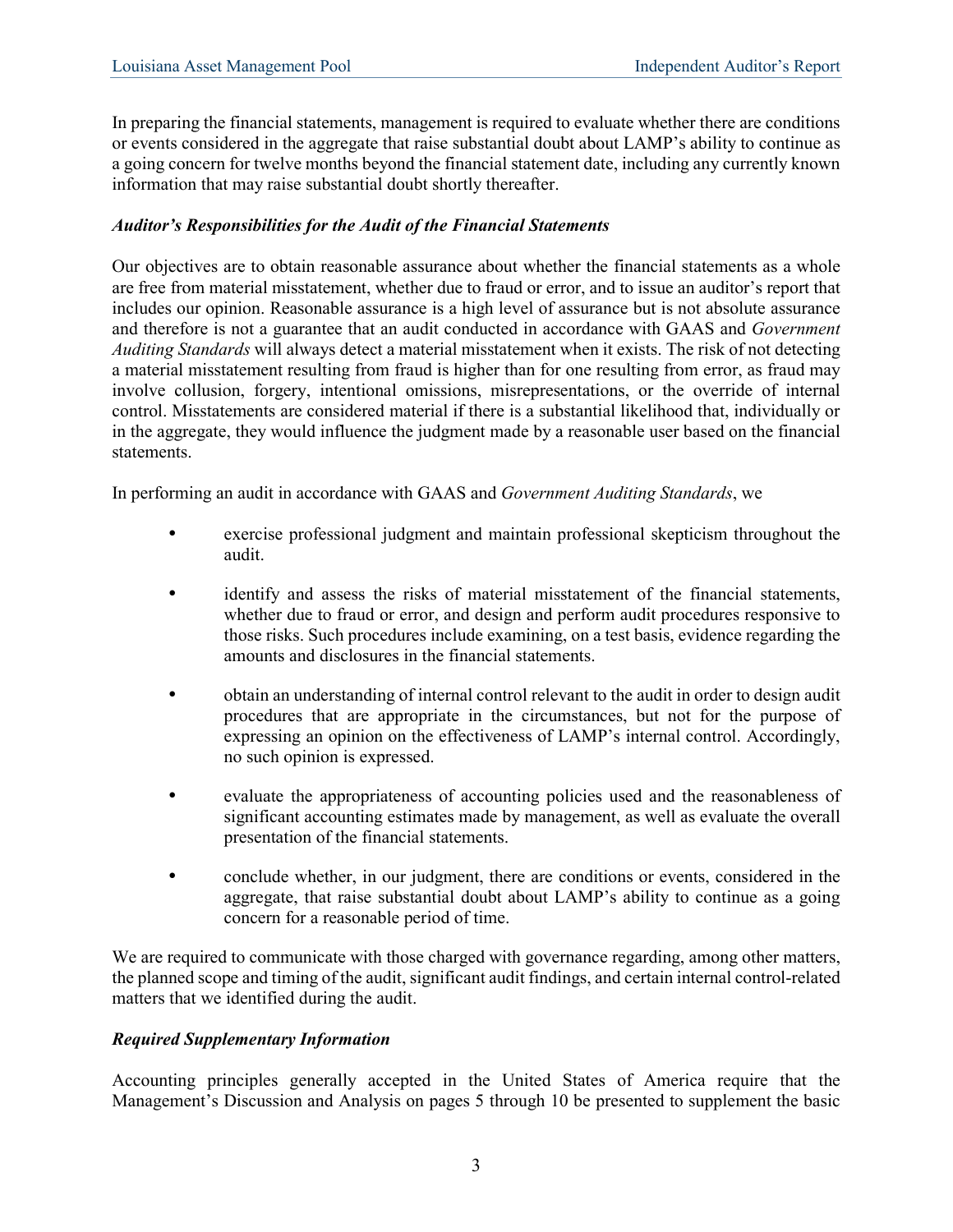financial statements. Such information is the responsibility of management and, although not a part of the basic financial statements, is required by the Governmental Accounting Standards Board who considers it to be an essential part of financial reporting for placing the basic financial statements in an appropriate operational, economic, or historical context. We have applied certain limited procedures to the required supplementary information in accordance with auditing standards generally accepted in the United States of America, which consisted of inquiries of management about the methods of preparing the information and comparing the information for consistency with management's responses to our inquiries, the basic financial statements, and other knowledge we obtained during our audit of the basic financial statements. We do not express an opinion or provide any assurance on the information because the limited procedures do not provide us with sufficient evidence to express an opinion or provide any assurance.

#### *Supplementary Information*

Our audit was conducted for the purpose of forming an opinion on the financial statements that collectively comprise LAMP's basic financial statements. The accompanying Schedule of Investments is presented for purposes of additional analysis and is not a required part of the basic financial statements. Such information is the responsibility of management and was derived from and relates directly to the underlying accounting and other records used to prepare the basic financial statements. The information has been subjected to the auditing procedures applied in the audit of the basic financial statements and certain additional procedures, including comparing and reconciling such information directly to the underlying accounting and other records used to prepare the basic financial statements or to the basic financial statements themselves, and other additional procedures in accordance with auditing standards generally accepted in the United States of America. In our opinion, the Schedule of Investments is fairly stated, in all material respects, in relation to the basic financial statements as a whole.

#### **Other Reporting Required by** *Government Auditing Standards*

In accordance with *Government Auditing Standards*, we have also issued our report dated June 9, 2022, on our consideration of LAMP's internal control over financial reporting and on our tests of its compliance with certain provisions of laws, regulations, and contracts and other matters. The purpose of that report is solely to describe the scope of our testing of internal control over financial reporting and compliance and the results of that testing, and not to provide an opinion on the effectiveness of LAMP's internal control over financial reporting or on compliance. That report is an integral part of an audit performed in accordance with *Government Auditing Standards* in considering LAMP's internal control over financial reporting and compliance.

Respectfully submitted,

Michael J. "Mike" Waguespack, CPA Louisiana Legislative Auditor

LMF:BF:BQD:EFS:aa

LAMP 2021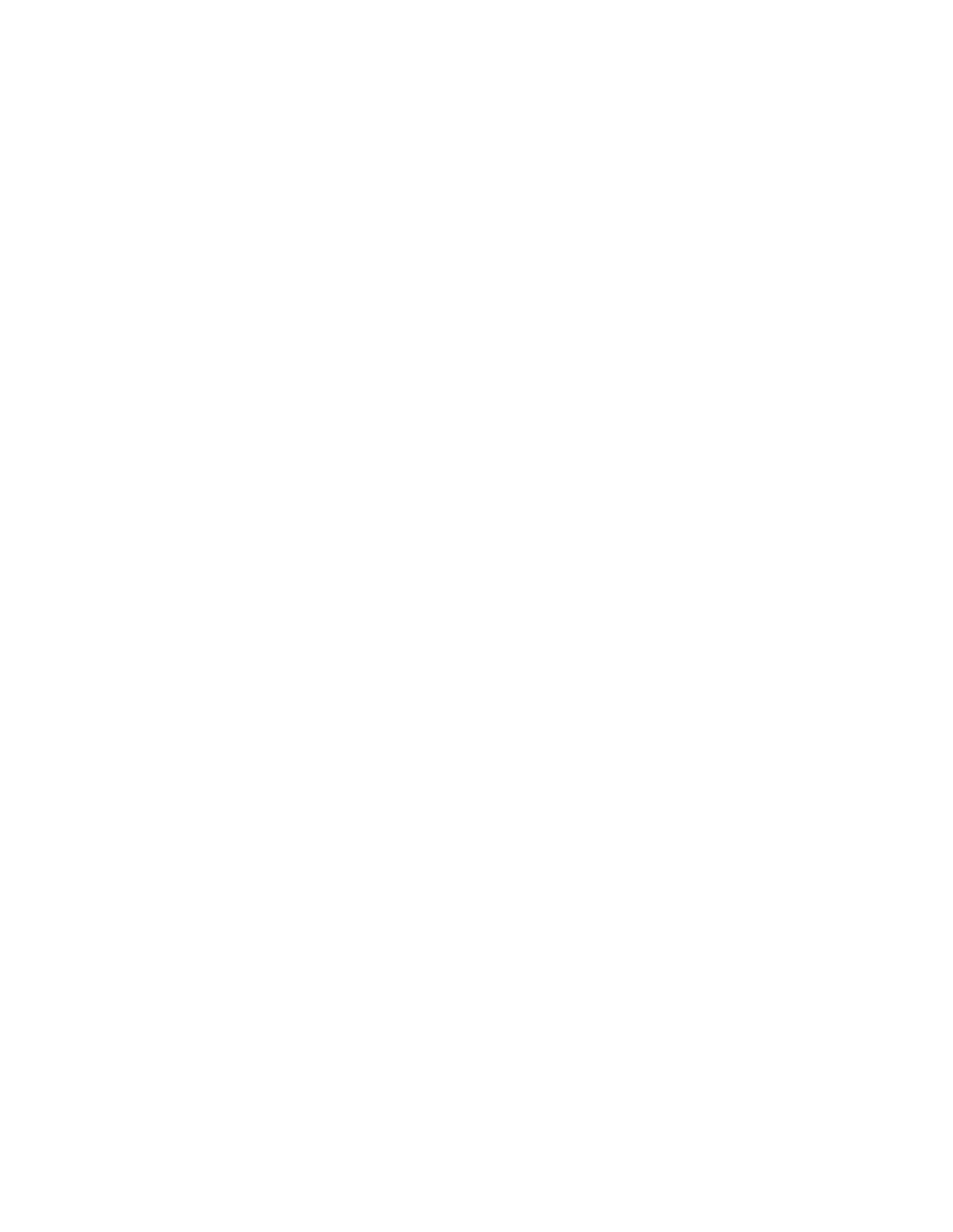As management of the Louisiana Asset Management Pool (LAMP Pool), we offer readers of LAMP's financial statements this narrative overview and analysis of the financial activities of LAMP for the year ended December 31, 2021. LAMP is administered by Louisiana Asset Management Pool, Inc. (LAMP, Inc.) and its activity is included in LAMP's combined financial statements. The two entities are collectively referred to as "LAMP."

# **FINANCIAL HIGHLIGHTS**

- The assets of LAMP exceeded its liabilities at the close of the most recent calendar year by \$3,045,214,269 (net position).
- The number of participants increased by a net of 11, from 766 at December 31, 2020, to 777 at December 31, 2021.
- Net investment earnings decreased by \$16,601,221 in 2021.
- Administrative expenses increased by \$30,125 in 2021. In 2021, LAMP, Inc. rebated \$3,335,300 (cash basis) of administrative expenses back to participants. LAMP, Inc. has rebated \$25.2 million since the rebate program began in October 2006.

# **OVERVIEW OF THE FINANCIAL STATEMENTS**

This discussion and analysis is intended to serve as an introduction to LAMP's basic financial statements. LAMP's basic financial statements comprise three components: (1) Statement of Fiduciary Net Position, (2) Statement of Changes in Fiduciary Net Position, and (3) Notes to the Financial Statements. These financial statements include the activities of LAMP Pool and LAMP, Inc., that administers LAMP Pool. This report also contains a Schedule of Investments that is presented as supplementary information in addition to the basic financial statements.

The **Statement of Fiduciary Net Position** presents information on all of LAMP's assets and liabilities, with the difference between the two reported as net position. Over time, increases or decreases in net position may serve as a useful indicator of whether the financial position of LAMP is improving or deteriorating.

The **Statement of Changes in Fiduciary Net Position** presents information showing how LAMP's net position changed during the most recent fiscal year. All changes in net position are reported as soon as the underlying event giving rise to the change occurs, regardless of the timing of related cash flows. Thus, additions and deductions are reported in this statement for some items that will only result in cash flows in future fiscal periods (e.g., interest receivable, accounts payable and accruals, and compensated absences payable).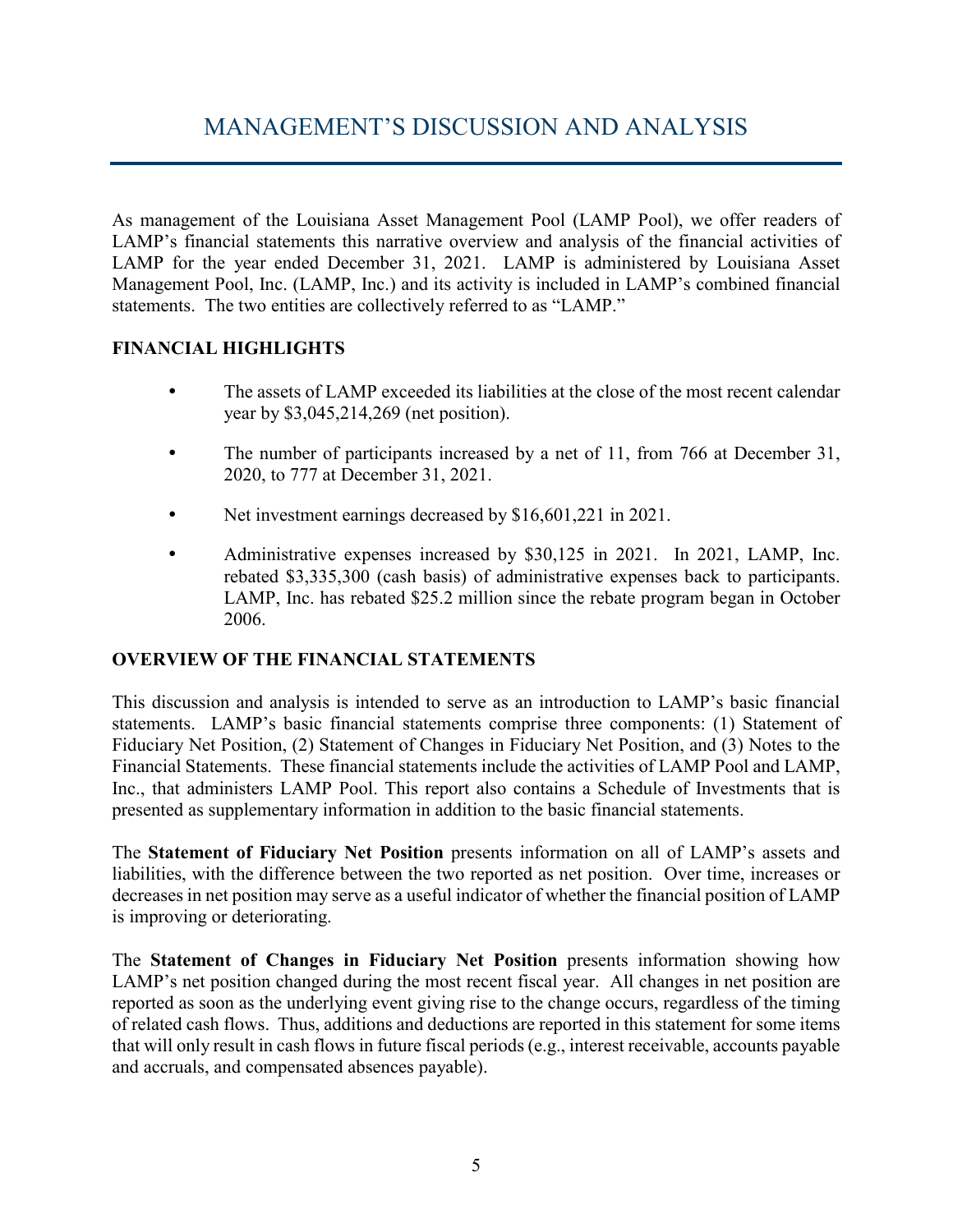**Notes to the Financial Statements.** The accompanying notes provide additional information that is essential to a full understanding of the data provided in the basic financial statements.

**Other Information.** In addition to the basic financial statements and accompanying notes, this report also presents supplementary information that lists and categorizes the investments held by LAMP at the end of the year. The Schedule of Investments can be found on Schedule 1 of this report.

# **BASIC FINANCIAL ANALYSIS**

As noted earlier, net position may serve over time as a useful indicator of an entity's financial position. In the case of LAMP, assets exceeded liabilities by \$3,045,214,269 at the close of December 31, 2021. The largest portion of LAMP's net position (99.88%) reflects its investments at fair market value. The following is a comparison of LAMP's net position to the prior year.

### **Table A-1**

# **Louisiana Asset Management Pool Comparative Statement of Fiduciary Net Position As of December 31, 2021, and December 31, 2020**

|                                         | 2021            | 2020            |
|-----------------------------------------|-----------------|-----------------|
| Cash                                    | \$3,577,727     | \$7,775,242     |
| Receivables:                            |                 |                 |
| Interest                                | 310,579         | 79,447          |
| Other                                   | 75,000          | 75,000          |
| Investments                             | 3,041,463,470   | 2,653,441,795   |
| Other assets:                           |                 |                 |
| Prepaid expenses                        | 13,691          | 10,244          |
| Furniture and fixtures, automobile, and |                 |                 |
| office equipment, net                   | 5,331           | 11,481          |
| <b>Total Assets</b>                     | 3,045,445,798   | 2,661,393,209   |
| Accounts payable and accruals           | 159,382         | 152,027         |
| Compensated absences payable            | 72,147          | 67,352          |
| <b>Total Liabilities</b>                | 231,529         | 219,379         |
| Net Position - Restricted for           |                 |                 |
| for pool participants                   | \$3,045,214,269 | \$2,661,173,830 |

- Total assets increased by \$384,052,589.
- Most of the increase in assets is attributable to participant deposits.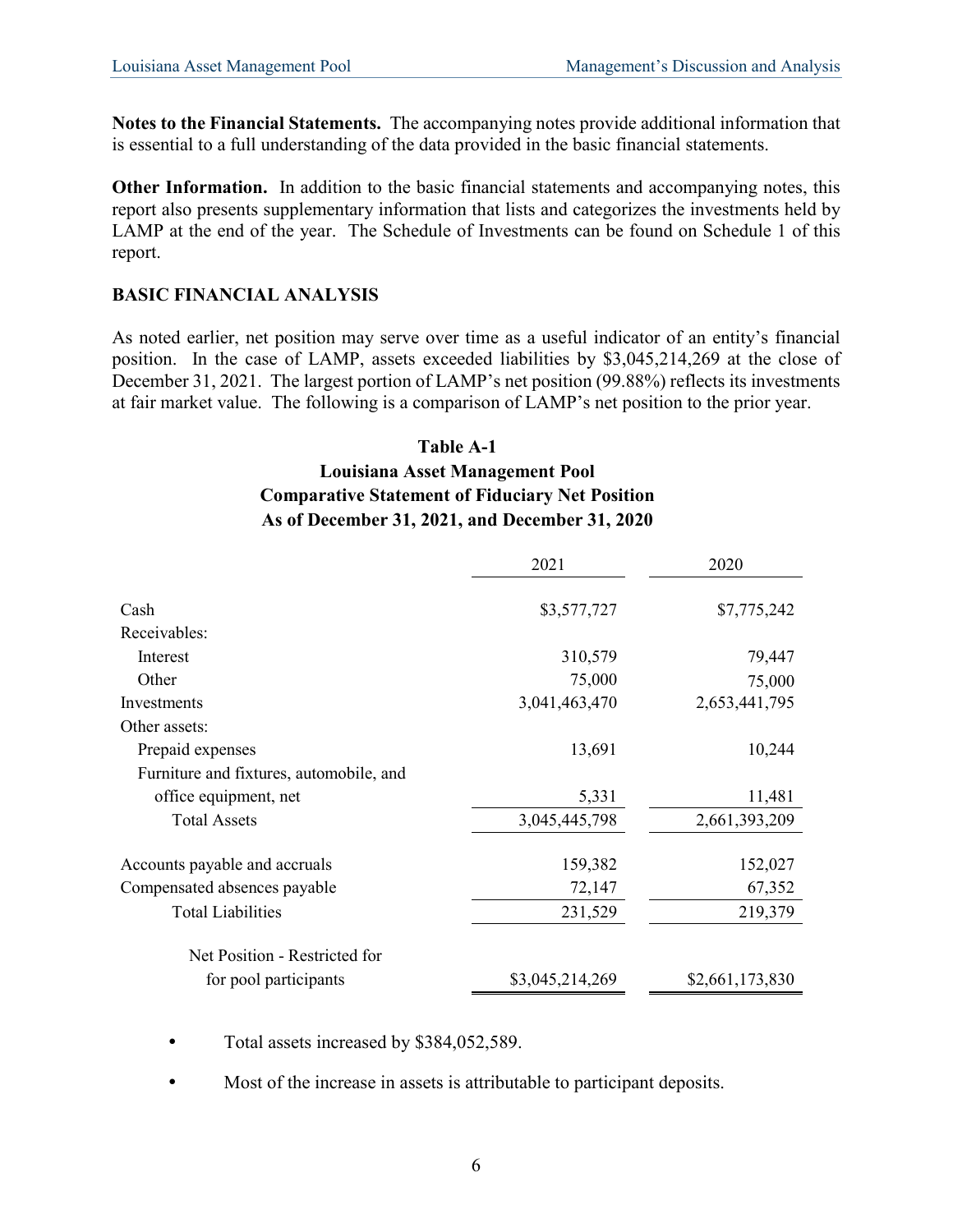Investments increased primarily because participants' deposits exceeded withdrawals from LAMP Pool.

**Changes in Fiduciary Net Position.** Investment activities and participants' transactions increased LAMP's net position by \$384,040,439. Key elements of the increase are as follows:

## **Table A-2**

# **Louisiana Asset Management Pool Comparative Statement of Changes in Fiduciary Net Position As of December 31, 2021, and December 31, 2020**

|                                                             | 2021            | 2020            |
|-------------------------------------------------------------|-----------------|-----------------|
| <b>Additions:</b>                                           |                 |                 |
| Investment earnings:                                        |                 |                 |
| Interest income                                             | \$1,575,329     | \$6,004,138     |
| Investment income (amortization/accretion                   |                 |                 |
| of income, and gain or loss on sales)                       | 2,016,522       | 13,747,776      |
| Net (decrease) increase in fair market value of investments | (18, 191)       | 380,821         |
| Total investment earnings                                   | 3,573,660       | 20,132,735      |
| Less investment costs:                                      |                 |                 |
| Investment activity costs                                   | (1,278,826)     | (1,236,680)     |
| Net investment earnings                                     | 2,294,834       | 18,896,055      |
| Capital share and individual account transactions:          |                 |                 |
| Participant deposits                                        | 2,730,612,346   | 3,236,494,285   |
| Reinvested distributions                                    | 1,388,293       | 17,575,288      |
| Participant withdrawals                                     | (2,347,750,188) | (2,851,439,340) |
| Net capital shares and individual                           |                 |                 |
| account transactions                                        | 384,250,451     | 402,630,233     |
| Total additions                                             | 386,545,285     | 421,526,288     |
| <b>Deductions:</b>                                          |                 |                 |
| Reinvested distributions to participants                    | (1,388,293)     | (17,575,288)    |
| Administrative expenses                                     | (1, 116, 553)   | (1,086,428)     |
| Total deductions                                            | (2,504,846)     | (18,661,716)    |
| Total increase in net position                              | 384,040,439     | 402,864,572     |
| <b>Net Position, Beginning of Year</b>                      | 2,661,173,830   | 2,258,309,258   |
| <b>Net Position, End of Year</b>                            | \$3,045,214,269 | \$2,661,173,830 |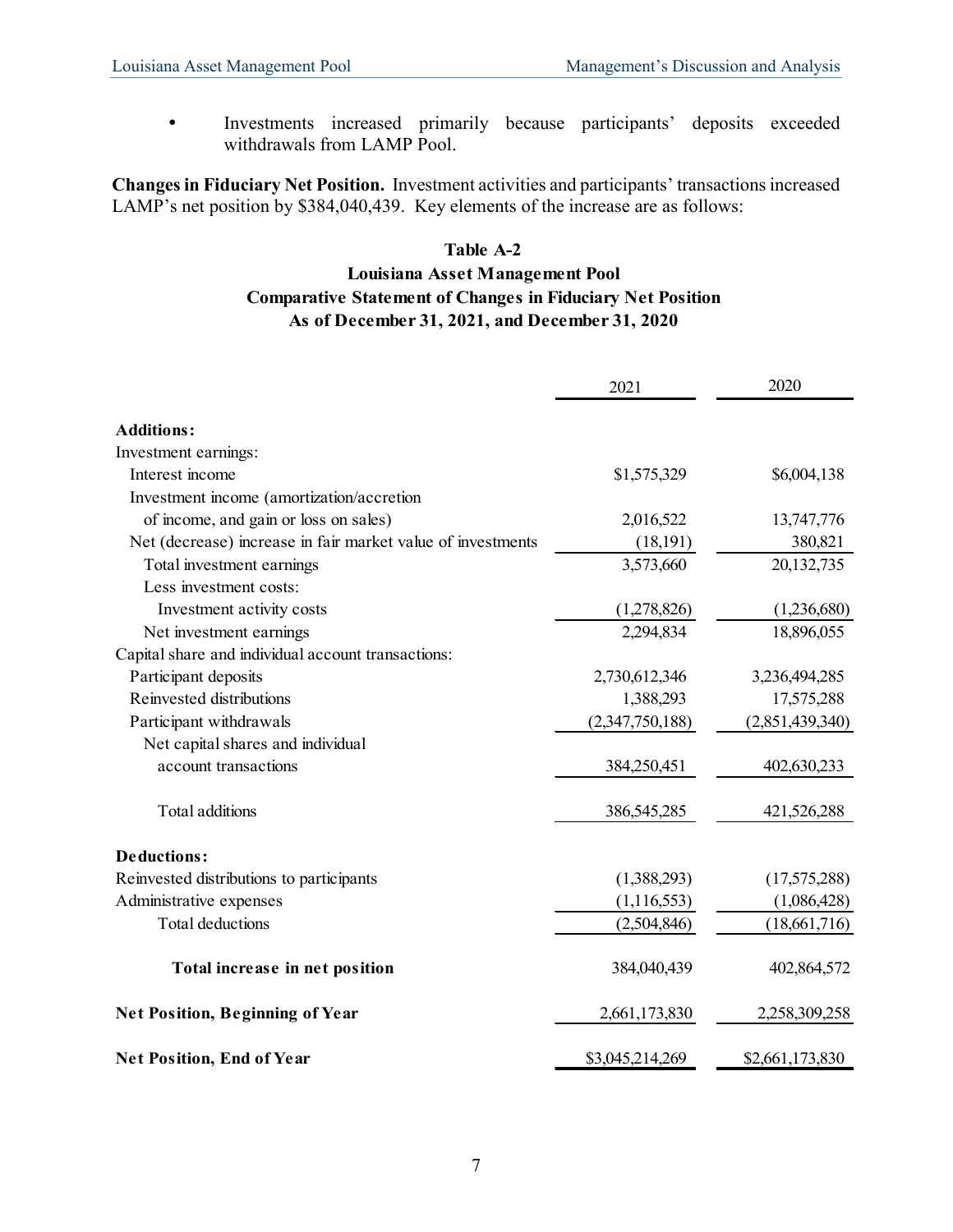- Interest income and amortization/accretion of income decreased as the Federal Reserve kept rates at the zero-lower bound for most of 2021.
- The majority of the increase in net position resulted from participants' net deposits of \$382,862,158 for 2021.

#### **ENTITY FINANCIAL STATEMENTS**

LAMP does not use fund accounting. However, separate accounting records are maintained for each of the entities, LAMP Pool and LAMP, Inc. To gain a further understanding of the activities of each entity, the following analyses are presented.

By far the largest portion of LAMP Pool's assets (99.9%) reflects its investments at fair market value. After the elimination of \$185,914 fees receivable from LAMP Pool, the largest portion of LAMP, Inc's assets (96.8%) is cash. The following is an analysis of the net position at December 31, 2021, attributable to LAMP Pool and to LAMP, Inc.:

## **Table A-3 Louisiana Asset Management Pool Statement of Fiduciary Net Position (by Entity)**

|                                         | LAMP            | Eliminations | <b>LAMP</b> Pool | LAMP, Inc. |
|-----------------------------------------|-----------------|--------------|------------------|------------|
|                                         |                 |              |                  |            |
| Cash                                    | \$3,577,727     |              | \$3,000,000      | \$577,727  |
| Receivables:                            |                 |              |                  |            |
| Interest receivable                     | 310,579         |              | 310,579          |            |
| Other                                   | 75,000          |              | 75,000           |            |
| Investments                             | 3,041,463,470   |              | 3,041,463,470    |            |
| Other assets:                           |                 |              |                  |            |
| Prepaid expenses                        | 13,691          |              |                  | 13,691     |
| Furniture and fixtures, automobile, and |                 |              |                  |            |
| office equipment, net                   | 5,331           |              |                  | 5,331      |
| Fees receivable from LAMP Pool          |                 | (\$185,914)  |                  | 185,914    |
| Total Assets                            | 3,045,445,798   | (185,914)    | 3,044,849,049    | 782,663    |
| Accounts payable and accruals           | 159,382         |              |                  | 159,382    |
| Compensated absences payable            | 72,147          |              |                  | 72,147     |
| Fees payable to LAMP, Inc.              |                 | (185, 914)   | 185,914          |            |
| <b>Total Liabilities</b>                | 231,529         | (185,914)    | 185,914          | 231,529    |
| Net Position - Restricted for           |                 |              |                  |            |
| for pool participants                   | \$3,045,214,269 | <b>NONE</b>  | \$3,044,663,135  | \$551,134  |

In preparing the Statement of Fiduciary Net Position, monthly fees of \$185,914 payable by LAMP Pool to LAMP, Inc. were eliminated.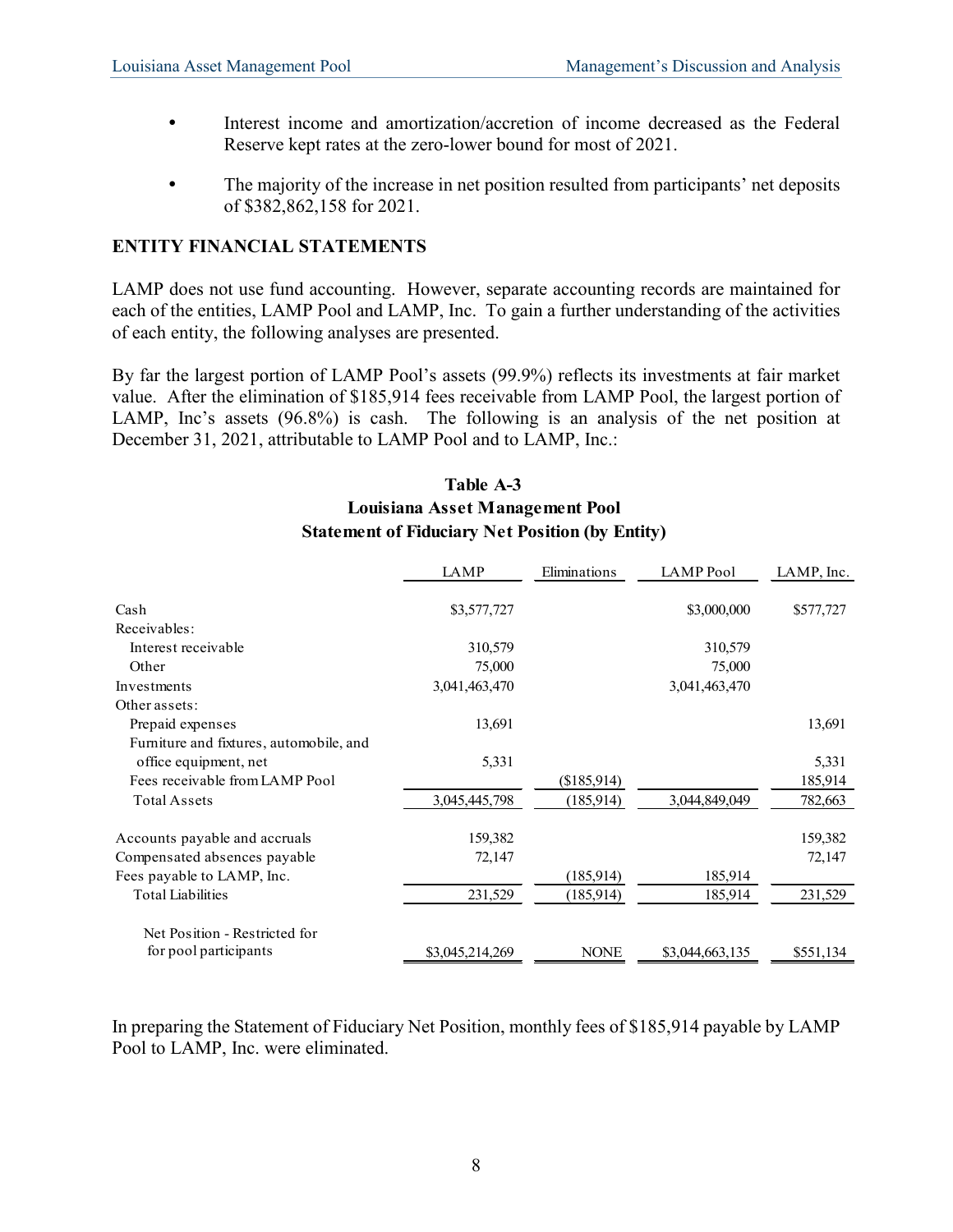**Changes in Fiduciary Net Position.** Investment activities and participants' transactions increased LAMP's net position by \$384,040,439. Key elements of the changes are as follows:

# **Table A-4 Louisiana Asset Management Pool Changes in Fiduciary Net Position (by Entity)**

|                                                    | <b>LAMP</b>     | Eliminations    | <b>LAMP</b> Pool | LAMP, Inc.    |
|----------------------------------------------------|-----------------|-----------------|------------------|---------------|
|                                                    |                 |                 |                  |               |
| Additions:                                         |                 |                 |                  |               |
| Investment earnings:                               |                 |                 |                  |               |
| Interest income                                    | \$1,575,329     |                 | \$1,575,329      |               |
| Investment income (amortization/accretion          |                 |                 |                  |               |
| of income, and gain or loss on sales)              | 2,016,522       |                 | 2,016,522        |               |
| Net increase in fair market value of investments   | (18, 191)       |                 | (18, 191)        |               |
| Total investment earnings                          | 3,573,660       |                 | 3,573,660        |               |
| Less investment costs:                             |                 |                 |                  |               |
| Investment activity costs                          | (1,278,826)     |                 |                  | (\$1,278,826) |
| Net investment earnings                            | 2,294,834       |                 | 3,573,660        | (1,278,826)   |
| Capital share and individual account transactions: |                 |                 |                  |               |
| Participant deposits                               | 2,730,612,346   |                 | 2,730,612,346    |               |
| Reinvested distributions                           | 1,388,293       |                 | 1,388,293        |               |
| Participant withdrawals                            | (2,347,750,188) |                 | (2,347,750,188)  |               |
| Net capital shares and individual                  |                 |                 |                  |               |
| account transactions                               | 384,250,451     |                 | 384,250,451      |               |
| Administrative income                              |                 | $(\$2,561,599)$ |                  | 2,561,599     |
| Total additions                                    | 386,545,285     | (2,561,599)     | 387, 824, 111    | 1,282,773     |
| Deductions:                                        |                 |                 |                  |               |
| Reinvested distributions to participants           | (1,388,293)     |                 | (1,388,293)      |               |
| Administrative expenses                            | (1, 116, 553)   | 2,561,599       | (2,561,599)      | (1, 116, 553) |
| Total deductions                                   | (2,504,846)     | 2,561,599       | (3,949,892)      | (1, 116, 553) |
|                                                    |                 |                 |                  |               |
| Total increase in net position                     | 384,040,439     | <b>NONE</b>     | 383, 874, 219    | 166,220       |
| Net Position, Beginning of Year                    | 2,661,173,830   | <b>NONE</b>     | 2,660,788,916    | 384,914       |
| Net Position, End of Year                          | \$3,045,214,269 | <b>NONE</b>     | \$3,044,663,135  | \$551,134     |

 In preparing the Combined Statement of Changes in Fiduciary Net Position for LAMP, administrative fees of \$2,561,599 paid by LAMP Pool to LAMP, Inc. were eliminated. A management fee rebate from LAMP, Inc. to LAMP Pool of \$3,335,300 (cash basis) reduced the administrative expenses of LAMP, Inc., and LAMP Pool.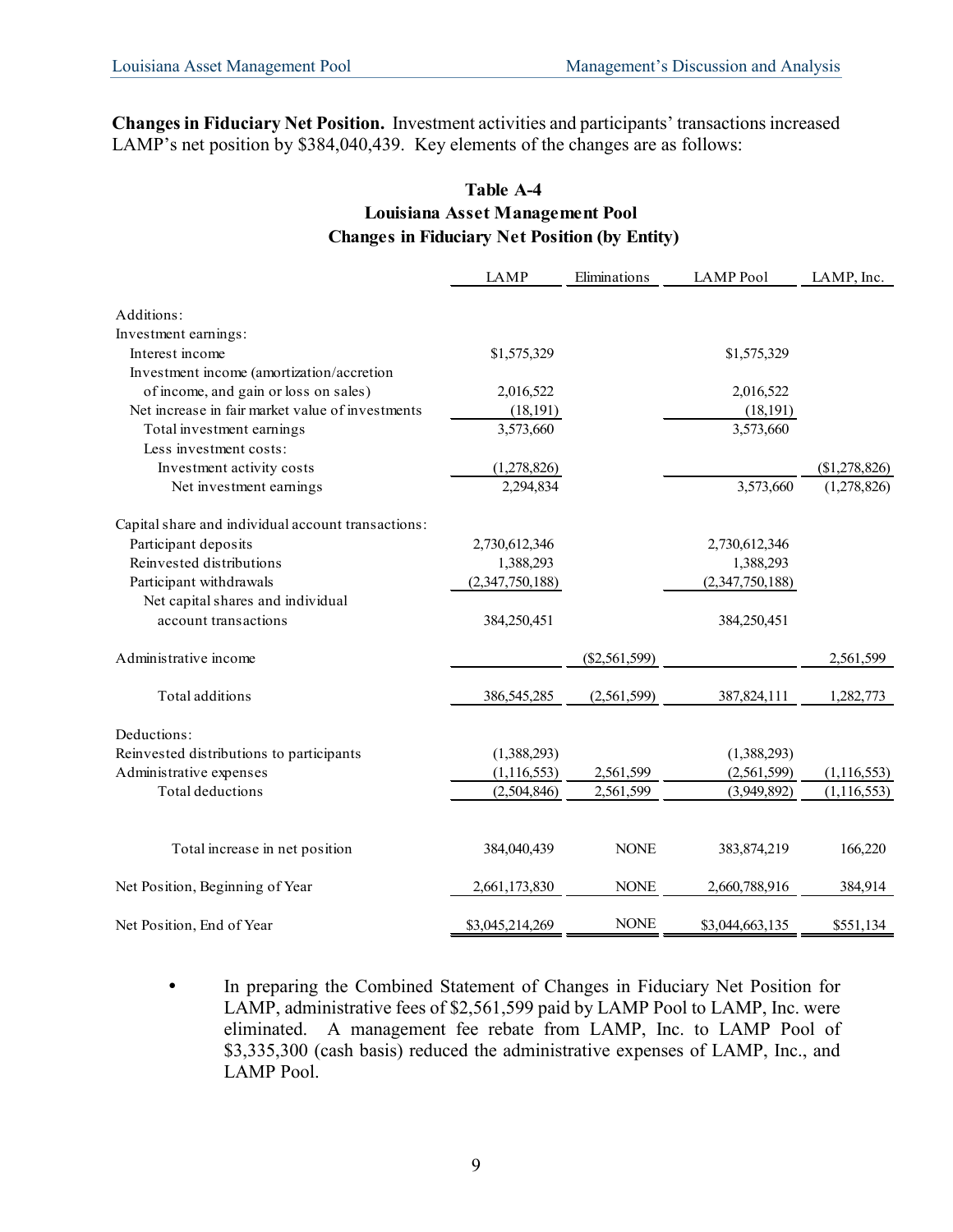Investment advisor and transfer agency/fund accountant fees of \$1,129,971 and custodial fees of \$148,855 are included in investment activity costs.

# **ECONOMIC OUTLOOK**

In March 2022, the Federal Open Market Committee (FOMC) voted to raise interest rates by 25 basis points, resulting in a target range for the federal funds rate of 0.25% - 0.50%. There are additional rate hikes anticipated over the remainder of the year. The FOMC has a dual mandate to promote maximum employment and stable prices.

As the economy continues to show signs of recovery and the Federal Reserve adopt a more hawkish tone, LAMP participants are now well-positioned to take advantage of this rising rate environment. Since the LAMP has a short average maturity of pool investments, LAMP yields will adjust more rapidly and typically provide an enhanced market rate. As holdings in LAMP mature, fund management will invest these proceeds into higher-yielding securities thus providing investors with current and higher rates.

# **REQUESTS FOR INFORMATION**

This financial report is designed to provide a general overview of LAMP's finances for all those with an interest in LAMP's finances. For questions concerning any of the information provided in this report or requests for additional financial information, please access the LAMP website, [www.lamppool.com,](file://lla1/USERS/CHARLESW/aic/AIC%20-%20Falgout/2016%20-%20LAMP/Report/www.lamppool.com) or call the LAMP office at (504) 525-LAMP (5267) or toll free at (800) 249- LAMP (5267) and ask for Krissy Orgeron.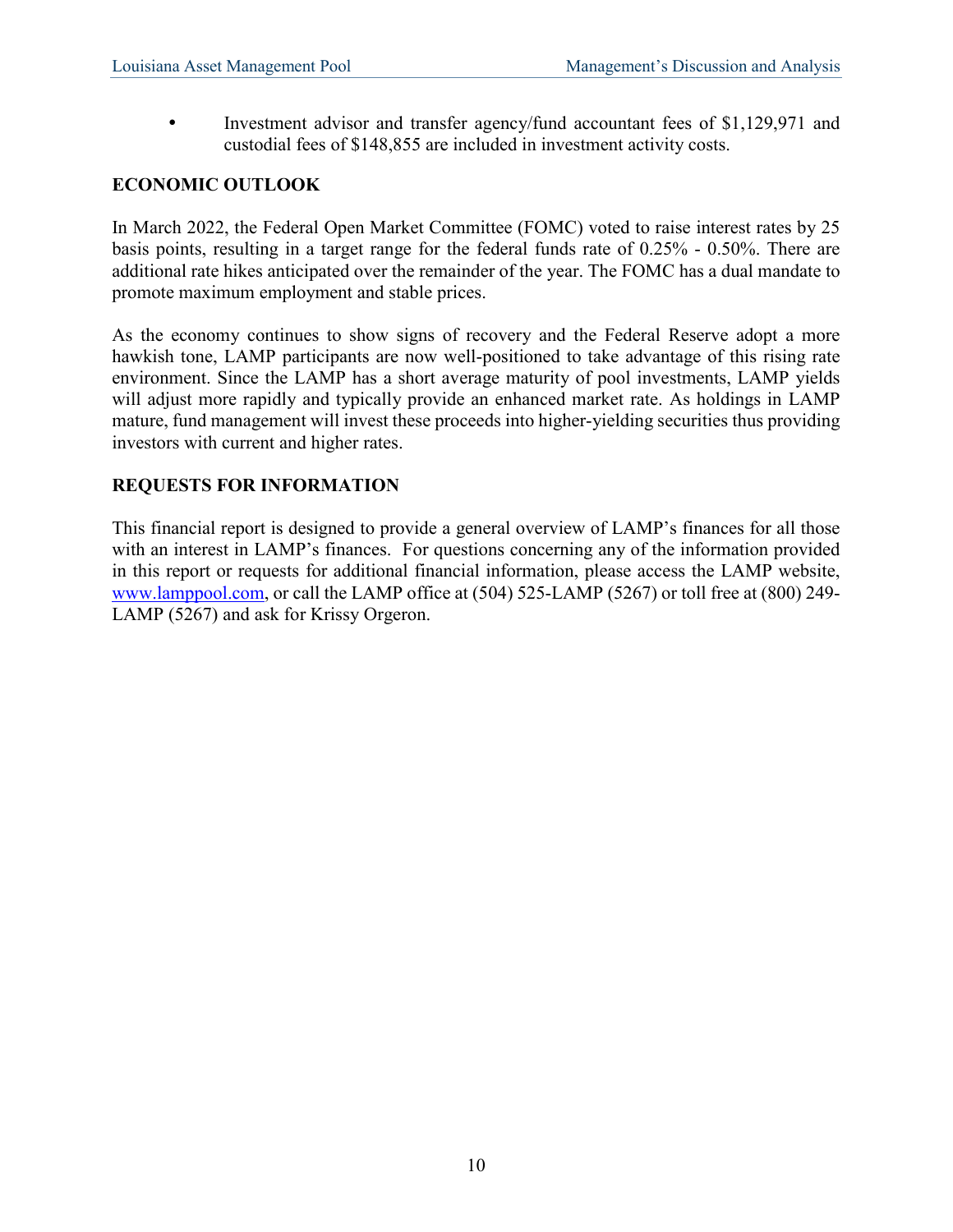# **LOUISIANA ASSET MANAGEMENT POOL STATE OF LOUISIANA FIDUCIARY FUND - INVESTMENT TRUST FUND**

# **Statement of Fiduciary Net Position, December 31, 2021**

| <b>ASSETS</b>                                          |                 |
|--------------------------------------------------------|-----------------|
| Cash (note 2)                                          | \$3,577,727     |
| Receivables                                            |                 |
| Interest                                               | 310,579         |
| Other                                                  | 75,000          |
| Investments at fair value (note 3):                    |                 |
| Money market funds                                     | 736,942,011     |
| Commercial paper                                       | 1,444,614,105   |
| United States treasury bills                           | 244,868,631     |
| United States agency notes                             | 215,038,723     |
| Repurchase agreements                                  | 400,000,000     |
| Other Assets:                                          |                 |
| Prepaid expenses                                       | 13,691          |
| Furniture and fixtures, automobile, and                |                 |
| office equipment, net (note 1-F)                       | 5,331           |
| <b>TOTAL ASSETS</b>                                    | 3,045,445,798   |
| <b>LIABILITIES</b>                                     |                 |
| Accounts payable and accruals                          | 159,382         |
| Compensated absences payable (note 5)                  | 72,147          |
| <b>TOTAL LIABILITIES</b>                               | 231,529         |
| <b>NET POSITION - RESTRICTED FOR POOL PARTICIPANTS</b> | \$3,045,214,269 |

The accompanying notes are an integral part of this statement.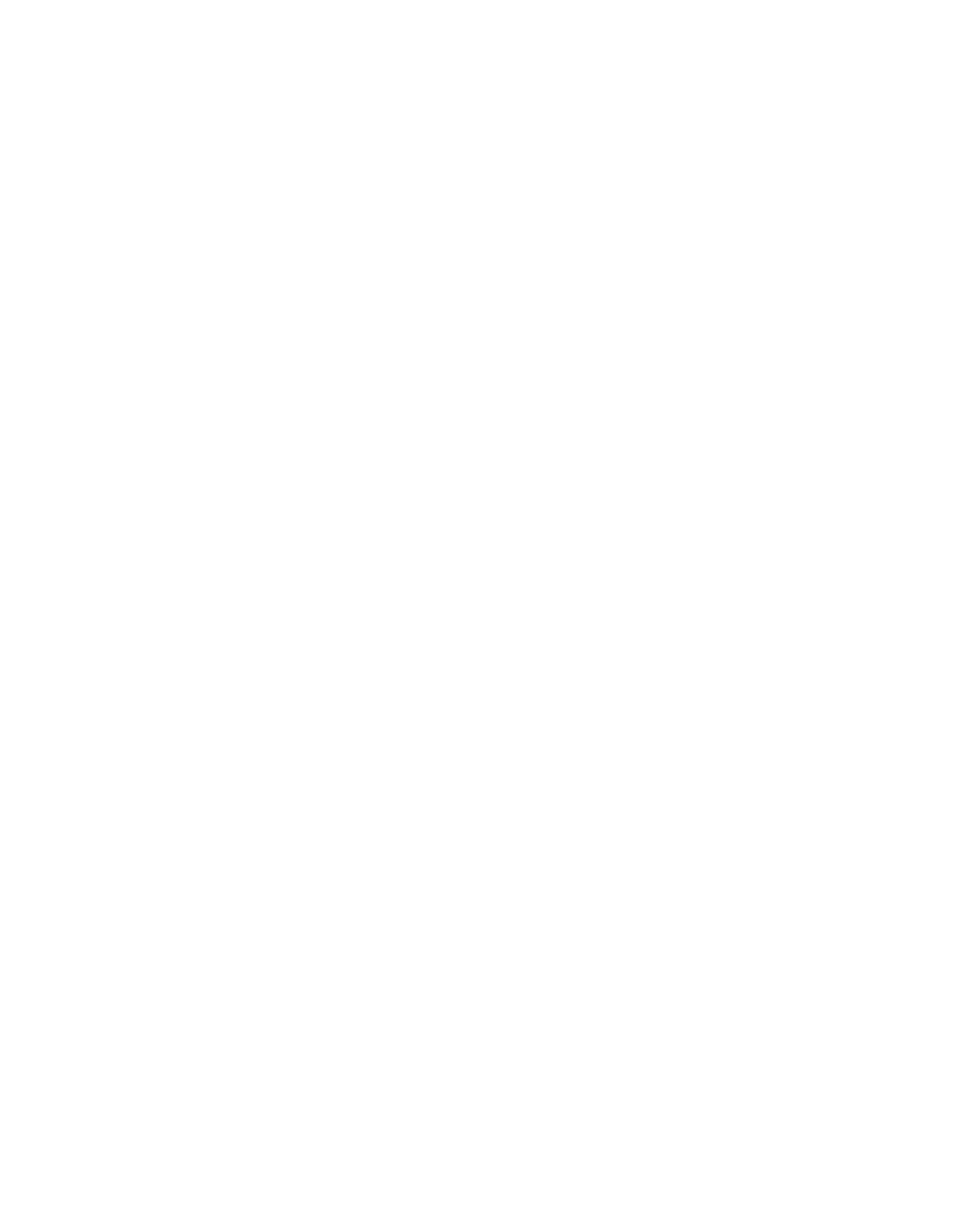# **LOUISIANA ASSET MANAGEMENT POOL STATE OF LOUISIANA FIDUCIARY FUND - INVESTMENT TRUST FUND**

# **Statement of Changes in Fiduciary Net Position For the Year Ended December 31, 2021**

### **ADDITIONS**

| Investment earnings:                                   |                 |
|--------------------------------------------------------|-----------------|
| Interest income                                        | \$1,575,329     |
| Amortization/accretion of income                       | 2,014,893       |
| Net decrease in fair market value of investments       | (18, 191)       |
| Gain on sale of investments                            | 1,629           |
| Total investment earnings                              | 3,573,660       |
| Less investment costs:                                 |                 |
| Investment activity costs                              | (1,278,826)     |
| Net investment earnings                                | 2,294,834       |
| Capital share and individual account transactions:     |                 |
| Participant deposits                                   | 2,730,612,346   |
| Reinvested distributions                               | 1,388,293       |
| Participant withdrawals                                | (2,347,750,188) |
| Net capital shares and individual account transactions | 384,250,451     |
| Total additions                                        | 386, 545, 285   |
| <b>DEDUCTIONS</b>                                      |                 |
| Reinvested distributions to participants               | 1,388,293       |
| Administrative expenses                                | 1,116,553       |
| <b>Total deductions</b>                                | 2,504,846       |
| Net increase in fiduciary net position                 | 384,040,439     |
| NET POSITION, BEGINNING OF YEAR                        | 2,661,173,830   |
| <b>NET POSITION, END OF YEAR</b>                       | \$3,045,214,269 |

The accompanying notes are an integral part of this statement.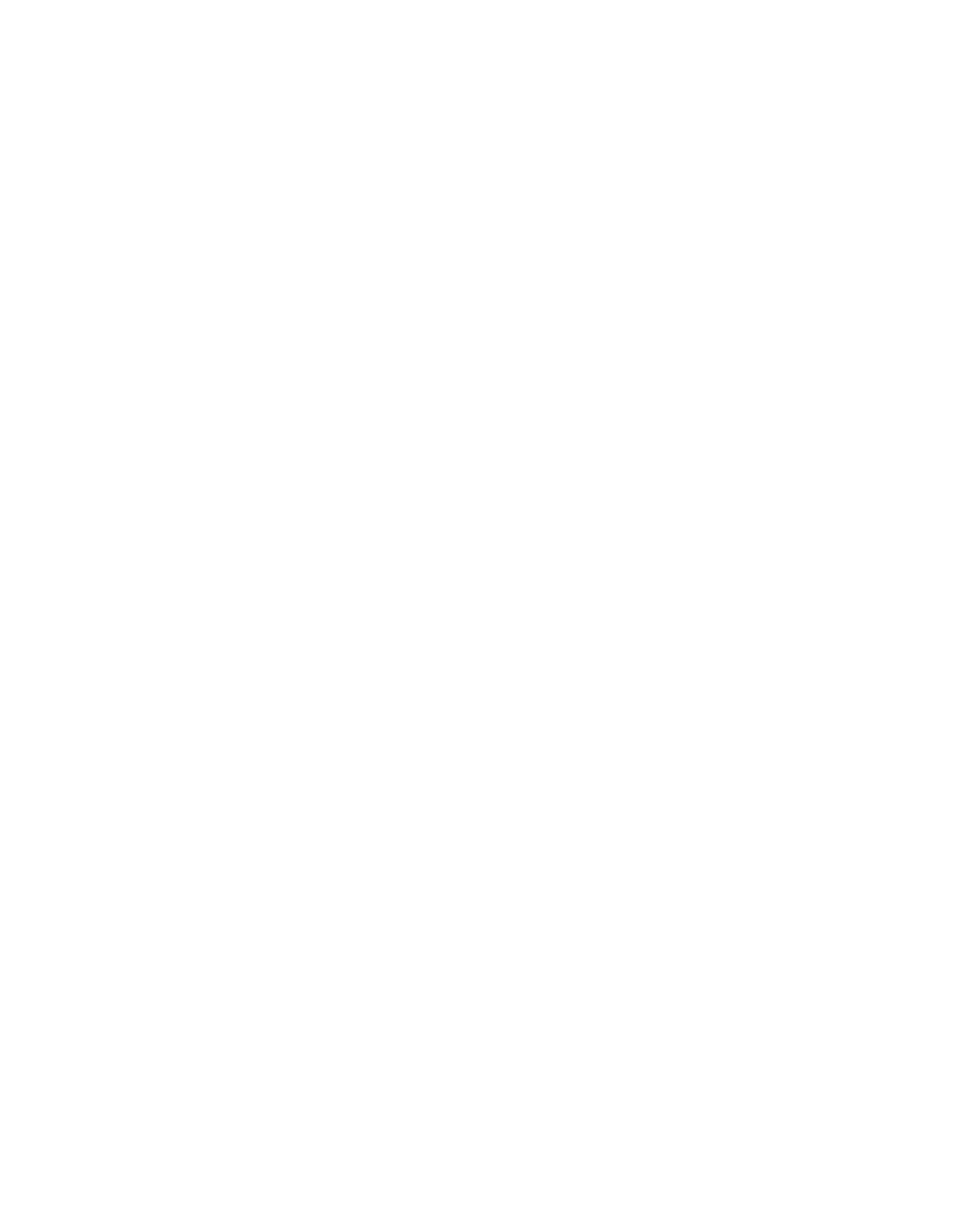# **INTRODUCTION**

The Louisiana Asset Management Pool (LAMP) is an investment pool established as a cooperative endeavor to enable public entities of the state of Louisiana to aggregate funds for investment. The cooperative endeavor was formed, in part, in reliance upon *Opinion 92-192* (March 31, 1992) issued by the Louisiana Attorney General's Office, which noted that public entities may pool funds for investment purposes. The investment pool is intended to improve administrative efficiency and increase investment yield of participating public entities. Public entities, as defined by Article XIX of LAMP's Articles of Incorporation, include the instrumentalities and political subdivisions of the state of Louisiana; parishes, municipalities, or other subdivisions of government; any entity created by, subject to the administration of, or otherwise governed by any university, hospital, or retirement system; and any other entity which may be designated as a public entity by the president of LAMP. Section XIX of LAMP's Articles of Incorporation specifically exclude the state of Louisiana and its departments from participation in the investment pool. As of December 31, 2021, there were 777 voluntary participants in the pool.

LAMP is administered by Louisiana Asset Management Pool, Inc. (LAMP, Inc.), a nonprofit corporation formed under the provisions of Chapter 2, Title 12 of the Louisiana Revised Statutes, as amended, the Louisiana Nonprofit Law, Louisiana Revised Statute (R.S.) 12:201 *et seq*. pursuant to Section 115 of the Internal Revenue code of 1986, as amended. LAMP, Inc. (the Corporation) was formed to manage and administer or provide for the orderly management and administration of LAMP.

Article VIII of LAMP's Articles of Incorporation provides that the Treasurer of the State of Louisiana is the sole Administrative Member of the Corporation. The Board of Directors of the Corporation consists of nine to 14 pool participants plus the administrative member, who is President of the Corporation. Board members are elected annually by participants, except the President, who is a standing member of the board. As of December 31, 2021, there were 14 members of the Board of Directors. Board members can serve for a maximum of three one-year terms, and all board members serve without compensation. LAMP, Inc., has two compensated officers, a chief executive officer and a chief administrative officer, and one full-time employee, and is subject to the regulatory oversight of the State Treasurer and the Board of Directors. LAMP is not registered with the SEC as an investment company.

The Corporation entered into a contract with a custodial bank, Regions Bank, on September 15, 2016, with an initial term of three years with the option to renew for two additional one-year periods. The initial three-year period ended on September 15, 2019. The Corporation exercised the option to renew for two consecutive one-year periods to September 15, 2021. On September 15, 2021, the Corporation renewed the contract on a month-to-month basis.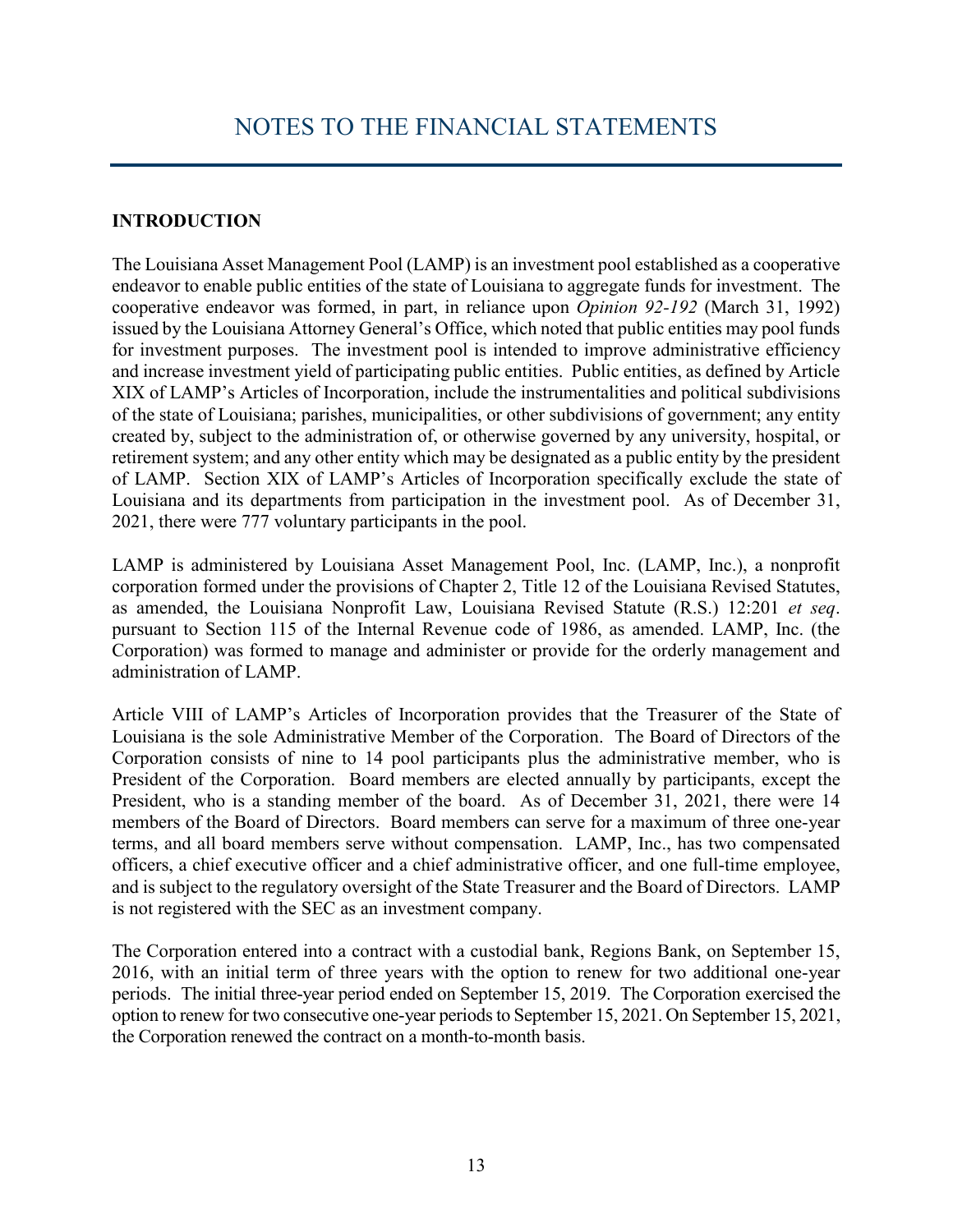The Corporation entered into a contract with American Beacon Advisors to manage the investment portfolio, commencing October 1, 2019, for a period of three years with options to renew the contract for two additional 12-month periods.

The Corporation entered into a new contract effective August 1, 2020, with Public Trust Advisors, LLC, to continue serving as fund accountant and transfer agent until August 1, 2023.

# **1. SUMMARY OF SIGNIFICANT ACCOUNTING POLICIES**

# **A. BASIS OF PRESENTATION**

The accompanying financial statements have been prepared in accordance with accounting principles generally accepted in the United States of America. The Governmental Accounting Standards Board (GASB) is the accepted standard-setting body for establishing governmental accounting and reporting principles. To present fairly the net position and change in net position for LAMP, the assets and operations of the investment pool and LAMP, Inc., have been combined. All inter-entity accounts, balances, and transactions have been eliminated.

The preparation of financial statements in conformity with generally accepted accounting principles requires management to make estimates and assumptions that affect certain reported amounts and disclosures. Accordingly, actual results could differ from those estimates.

# **B. REPORTING ENTITY**

Using the criteria in GASB Codification Section 2100, the Division of Administration, Office of Statewide Reporting and Accounting Policy (OSRAP), has defined the governmental reporting entity to be the state of Louisiana. OSRAP considers LAMP to be a component unit (investment trust fund) of the state of Louisiana because the state has financial accountability in that the State Treasurer, as the Administrative Member, is a standing member of the Board of Directors, supervises and controls the affairs of the Corporation, and has the power and authority reasonably necessary to direct the operations and activities of the Corporation. The State Treasurer serves as President of the Corporation and shall serve as a member of the Executive Committee and any other committee or task force created. The chief executive officer and chief administrative officer serve at the will of the Executive Committee of the Board of Directors of the Corporation. The accompanying financial statements present information only as to the balances of LAMP, a component unit of the state of Louisiana. Annually, the state of Louisiana issues basic financial statements, which include the activity contained in the accompanying financial statements. The state's basic financial statements are audited by the Louisiana Legislative Auditor.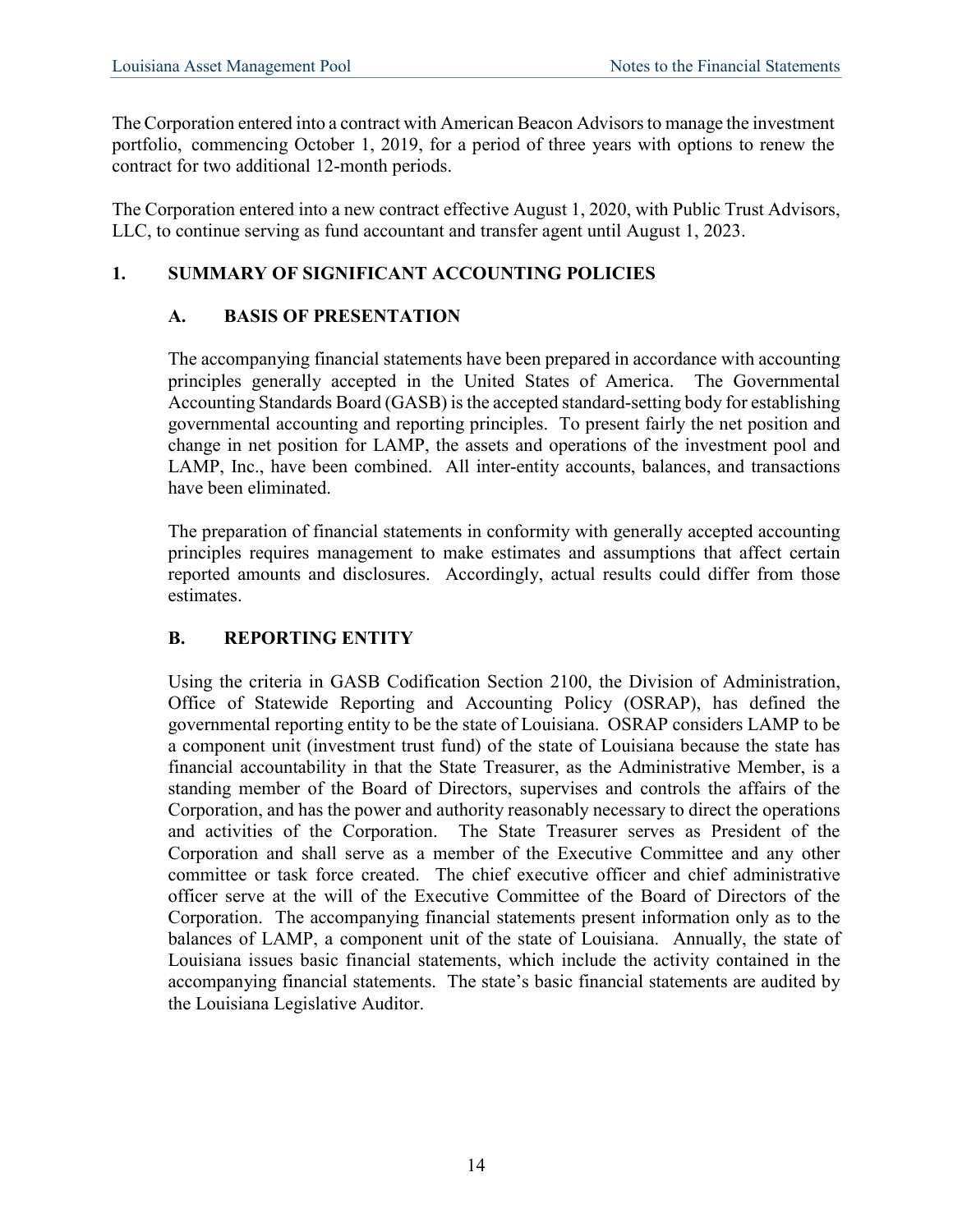# **C. BASIS OF ACCOUNTING**

The accounting and financial reporting treatment applied to a fund is determined by its measurement focus. The financial statements of LAMP are prepared using the economic resources measurement focus and the accrual basis of accounting. Accordingly, additions are recognized when earned and deductions are recognized when incurred.

# **D. CASH AND INVESTMENTS**

Cash represents amounts on deposit with the custodian, fiscal agent banks, and/or the investment advisors. Under state law, LAMP may deposit funds with a fiscal agent bank organized under the laws of the state of Louisiana, the laws of any other state in the Union, or the laws of the United States. LAMP's permissible investments are set forth in R.S. 33:2955 and are further limited in accordance with investment guidelines promulgated by the Board of Directors. LAMP's Statement of Investment Guidelines authorizes investments in various investment products, including U.S. Treasury bills or notes, Federal Home Loan Bank notes, Federal National Mortgage Association notes, Federal Farm Credit Bank notes, Student Loan Marketing Association notes, and other investments as approved by the Board of Directors.

To provide for the required liquidity for withdrawals from LAMP, all investments shall have, at the time of purchase, a maximum remaining maturity of 397 days or 762 days for U.S. Government floating/variable-rate investments, and the dollar weighted-average maturity of LAMP shall not generally exceed 60 days. LAMP voluntarily complies with Standard & Poor's requirement for AAAm-rated funds to restrict the average-weighted maturity of investments to 60 days or less to maintain its AAAm rating.

LAMP has not obtained any legally-binding guarantees during the period to support the value of the shares, since all investments are short-term, highly-liquid securities.

# **E. PREPAID EXPENSES**

Prepaid expenses primarily consist of prepayments of insurance, rent, and other administrative expenses.

# **F. FIXED ASSETS**

Furniture and fixtures, office equipment, computer equipment, and the automobile for the Corporation are included on the statement of fiduciary net position at historical cost, net of accumulated depreciation. Depreciation of all fixed assets is charged as an administrative expense. Depreciation for financial reporting purposes is computed by the straight-line method over the estimated useful lives of five to seven years for the assets. A summary of changes in furniture and fixtures, office equipment, computer equipment, and the automobile follows: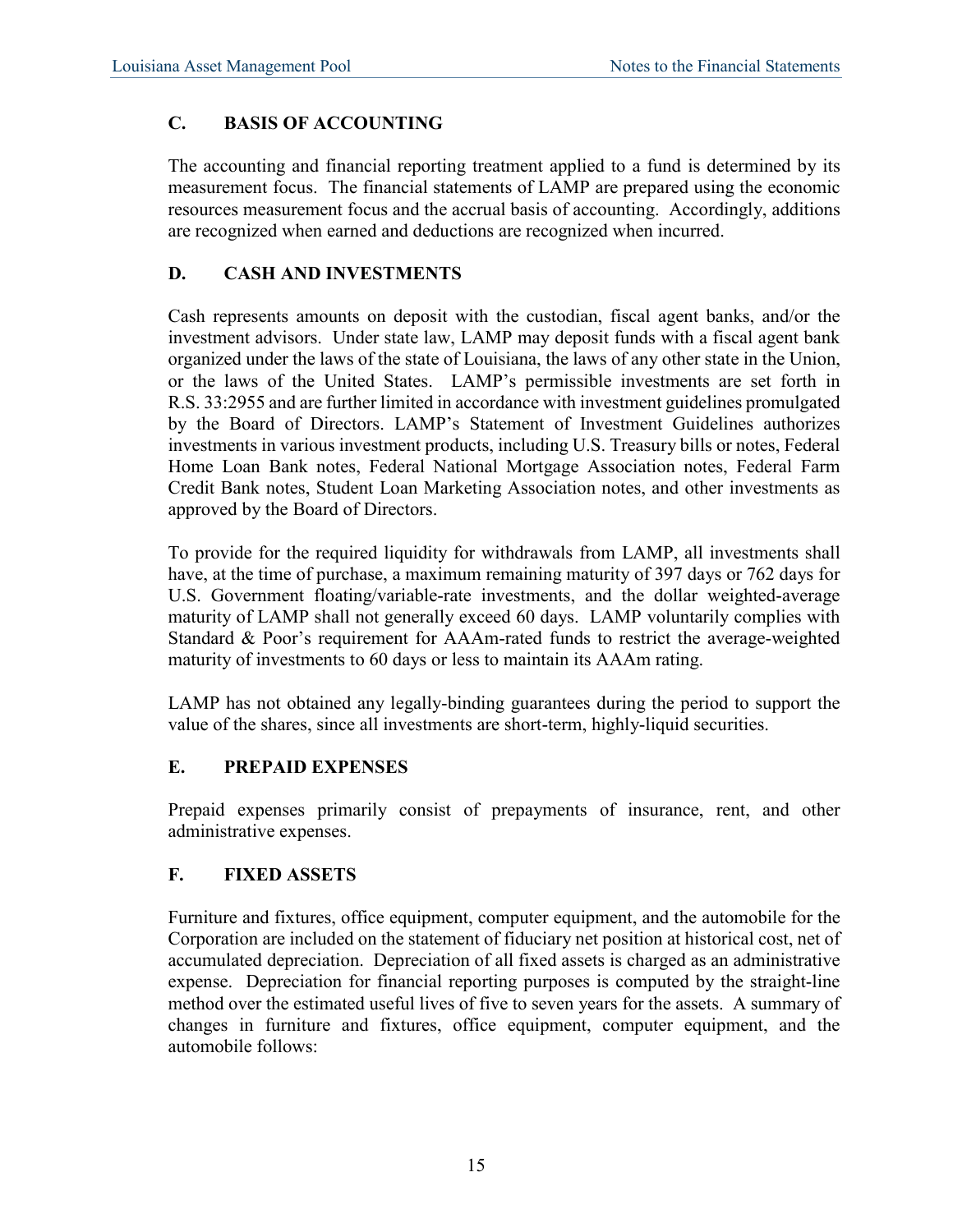|                               | Balance      |             |              | Balance      |
|-------------------------------|--------------|-------------|--------------|--------------|
|                               | December 31, |             |              | December 31. |
|                               | 2020         | Additions   | Deletions    | 2021         |
|                               |              |             |              |              |
| Furniture and fixtures        | \$34,911     |             |              | \$34,911     |
| Office equipment              | 6,412        |             |              | 6,412        |
| Computer equipment            | 43,273       |             | $(\$20,869)$ | 22,404       |
| Automobile                    | 45,563       |             |              | 45,563       |
| Total                         | 130,159      | <b>NONE</b> | (20, 869)    | 109,290      |
| Less accumulated depreciation | (118, 678)   | $(\$6,146)$ | 20,865       | (103, 959)   |
| Net furniture and fixtures,   |              |             |              |              |
| office equipment, computer    |              |             |              |              |
| equipment, and automobile     | \$11,481     | $(\$6,146)$ | (S4)         | \$5,331      |

# **2. DEPOSITS WITH FINANCIAL INSTITUTIONS**

For reporting purposes, deposits with financial institutions consist of demand deposits and funds received from participants for investment in a bank account. LAMP may also invest in time certificates of deposit in state banks organized under the laws of Louisiana and national banks having their principal offices in the state of Louisiana.

As reflected on the Statement of Fiduciary Net Position, LAMP has deposits in bank accounts totaling \$3,577,727 at December 31, 2021. The deposits (book balances) at December 31, 2021, consisted of the following:

| Demand deposits    | \$577,727   |
|--------------------|-------------|
| Custodial deposits | 3,000,000   |
| Total              | \$3,577,727 |
|                    |             |

The following is a breakdown by banking institution, program or type, and amount of the collected bank balances shown previously: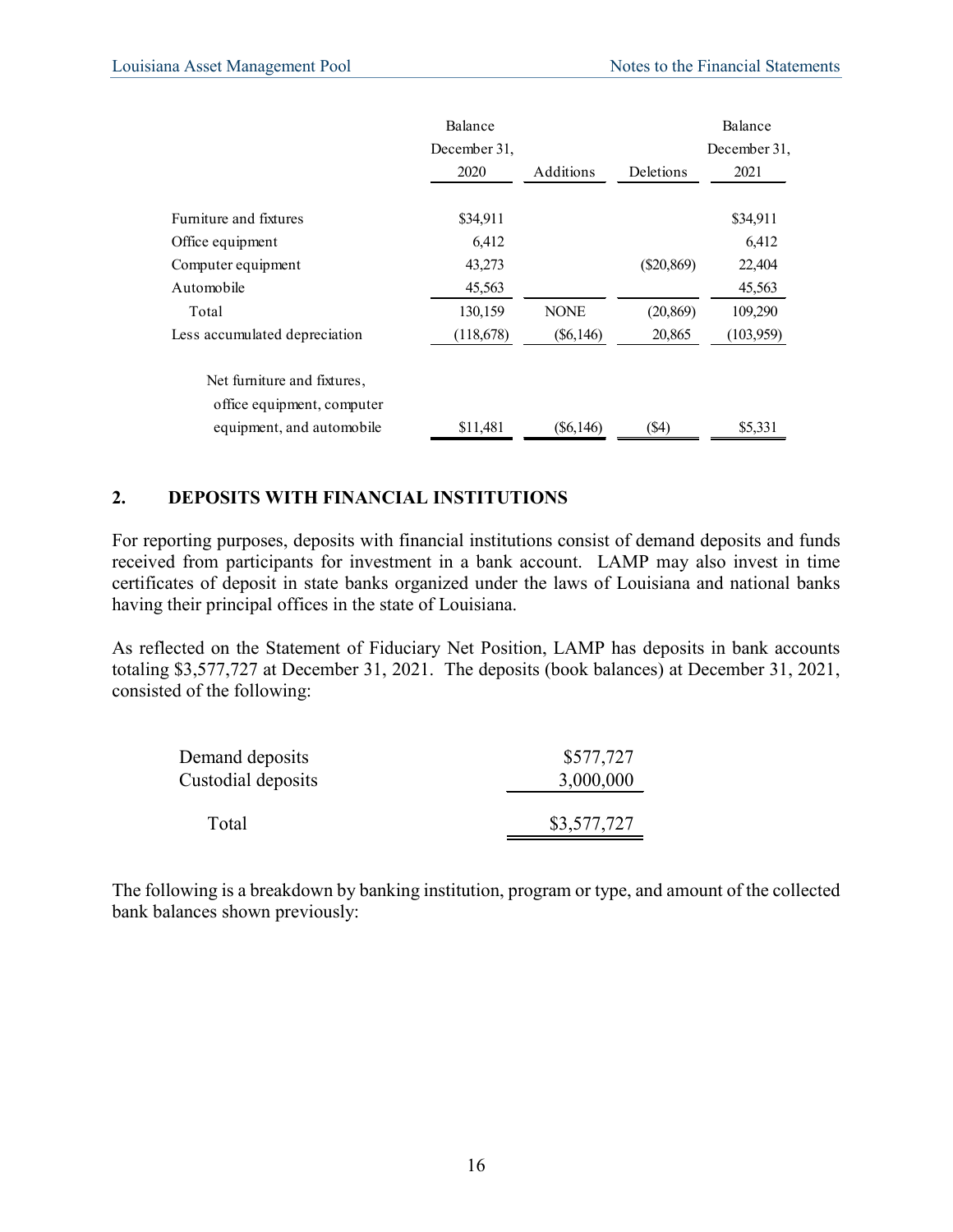| <b>Bank Institution</b> | Program or Type                                 | Amount                 |
|-------------------------|-------------------------------------------------|------------------------|
| Regions<br>Regions      | <b>Operating Account</b><br><b>Bank Account</b> | \$635,560<br>3,025,000 |
| Total                   |                                                 | \$3,660,560            |

Custodial credit risk is the risk that, in the event of a bank failure, LAMP's deposits may not be recovered. Under state law, LAMP's deposits must be secured by federal deposit insurance or similar federal security or the pledge of securities owned by the fiscal agent bank. The fair market value of the pledged securities plus the federal deposit insurance must at all times equal the amount on deposit with the fiscal agent. These securities are held in LAMP's name by the pledging bank or by a holding or custodial bank that is mutually acceptable to both parties.

### **3. INVESTMENTS**

Investments of \$3,041,463,470, as presented on Statement A, are reported at fair value. The investments are comprised of several different types of investment securities. The following tables itemize the investments, the range of maturity dates and yields of each category of investment, the fair value of investments, the face amount of the investments, the carrying value at amortized cost at December 31, 2021, and the change in investments during the year.

|                                |                         |                  |                 | Carrying         |                 |
|--------------------------------|-------------------------|------------------|-----------------|------------------|-----------------|
|                                |                         |                  |                 | Value (Amortized |                 |
|                                |                         |                  | Face Amount at  | $Cost)$ at       | Fair Value at   |
|                                |                         | Yield to         | December 31,    | December 31,     | December 31,    |
| <b>Investment Securities</b>   | Maturity Dates          | <b>Maturity</b>  | 2021            | 2021             | 2021            |
|                                |                         |                  |                 |                  |                 |
| Federal Home Loan Bank notes   | 2/11/2022 to 3/24/2023  | .09% to .19%     | \$65,000,000    | \$64,994,294     | \$64,998,230    |
| Federal Farm Credit Bank notes | 8/22/2022 to 12/13/2022 | .09% to .11%     | 60,000,000      | 59,998,711       | 60,014,498      |
| Federal Home Loan Mortgage     |                         |                  |                 |                  |                 |
| Association notes              | 3/4/2022 to 6/2/2022    | .20% to .24%     | 25,000,000      | 25,000,000       | 25,012,573      |
| Federal National Mortgage      |                         |                  |                 |                  |                 |
| Association notes              | 1/5/2022 to 3/16/2022   | .16% to $2.00\%$ | 65,000,000      | 65,002,373       | 65,013,422      |
| Treasury bills                 | 1/6/2022 to 10/6/2022   | $0\%$ to .26%    | 245,000,000     | 244,922,092      | 244,868,631     |
| Money markets                  | 1/3/2022                | .02% to .03%     | 736,942,011     | 736,942,011      | 736,942,011     |
| Commercial paper               | 1/4/2022 to 6/27/2022   | .04% to .30%     | 1,445,151,000   | 1,444,622,180    | 1,444,614,105   |
| Repurchase agreements*         | 1/3/2022                | $0.05\%$         | 400,000,000     | 400,000,000      | 400,000,000     |
|                                |                         |                  |                 |                  |                 |
| Total                          |                         |                  | \$3,042,093,011 | \$3,041,481,661  | \$3,041,463,470 |

\*For repurchase agreements, the cost of investments approximates fair value.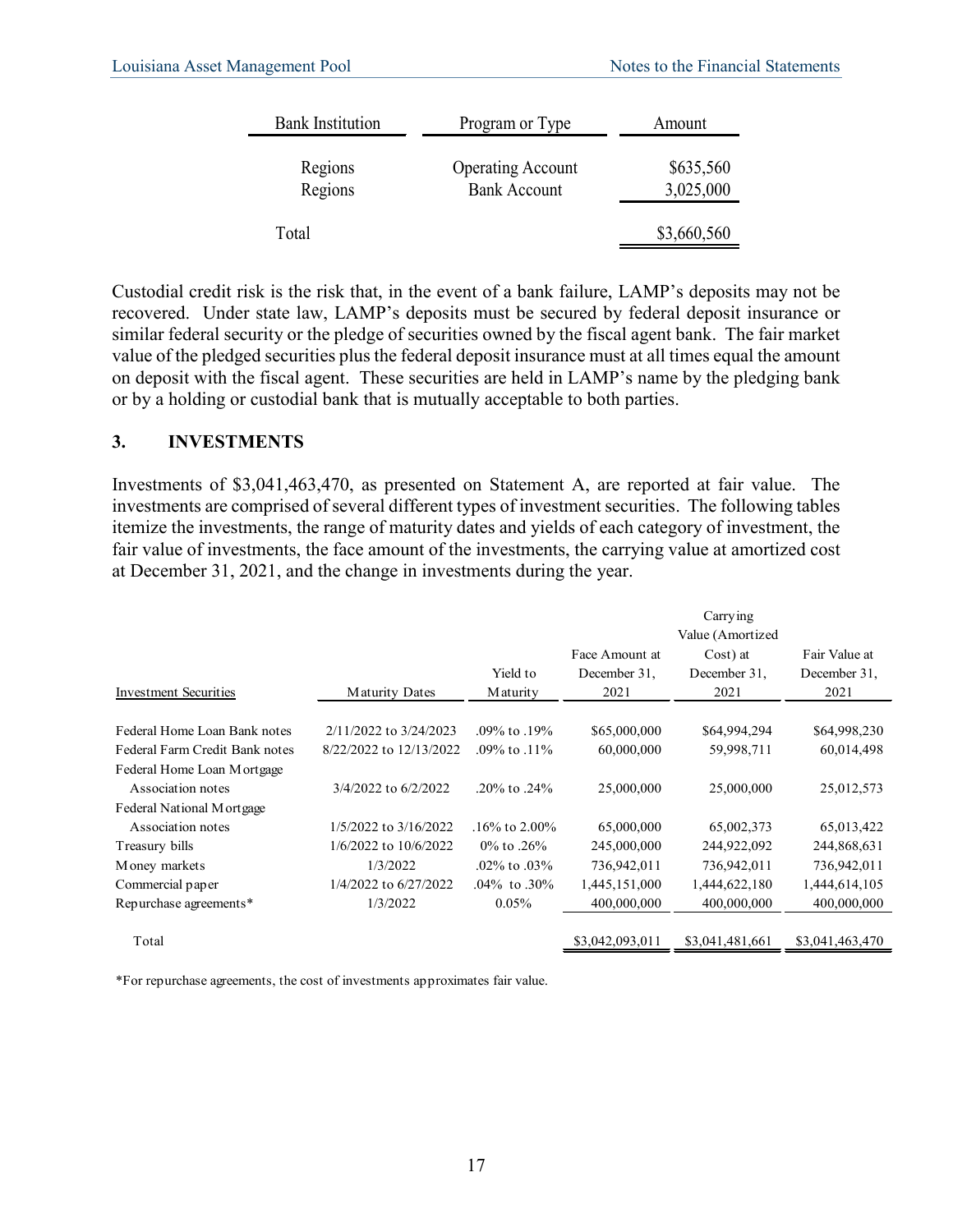|                                         | Change in Investments |                      |  |
|-----------------------------------------|-----------------------|----------------------|--|
|                                         | Amortized Cost        | Fair Value           |  |
| Balance, December 31, 2020              | \$2,653,060,974       | \$2,653,441,795      |  |
| Add:                                    |                       |                      |  |
| Investment purchases                    | 101, 196, 133, 394    | 101, 196, 133, 394   |  |
| Amortization/accretion of income        | 2,370,014             | 2,370,014            |  |
| Market value adjustment                 |                       | (18, 191)            |  |
| Total                                   | 101,198,503,408       | 101,198,485,217      |  |
| Less:                                   |                       |                      |  |
| Investment maturities                   | (100, 810, 082, 721)  | (100, 810, 082, 721) |  |
| Prior year fair market value adjustment |                       | (380, 821)           |  |
| Total                                   | (100, 810, 082, 721)  | (100, 810, 463, 542) |  |
| Balance, December 31, 2021              | \$3,041,481,661       | \$3,041,463,470      |  |

Unrealized investment losses exceeded unrealized investment gains by \$18,191 at year-end. This net unrealized investment loss is reflected in the year-end investments since they are reported at fair market value.

For an investment, custodial credit risk is the risk that in the event of the failure of the counterparty, LAMP will not be able to recover the value of its investments or collateral securities that are in the possession of an outside party. The investments are registered in the name of LAMP and are held in the custodial bank's trust account at its custodial agent or at the Federal Reserve. During the year ended December 31, 2021, there were no uninsured and unregistered investments held by the counterparty, or by its trust department or agent, which were not in LAMP's name.

Concentration of credit risk is the risk of loss attributed to the magnitude of an entity's investment in a single issuer. LAMP's investment policy limits investments in variable rate issues to 25% of the total assets of LAMP. Investments in money market funds are limited to no more than 25% of the total assets of LAMP, and no more than 10% may be invested in any single money market fund at any time. Investments in commercial paper are limited to no more than 50% of the total assets of LAMP at the time of purchase with no more than 5% of assets in any one issuer, and no more than 25% of assets in any one industry, except banking.

Credit risk is the risk that an issuer or other counterparty to an investment will not fulfill its obligations. R.S. 33:2955 permits investment in A-1 rated commercial paper for political subdivisions of Louisiana. Accordingly, LAMP's investment guidelines permit the investment of LAMP funds in commercial paper of domestic U.S. corporations rated A-1 or A-1+ by Standard & Poor's or P-1 by Moody's Investor Services, Inc., or the equivalent rating by a national recognized statistical rating organization (NRSRO). Furthermore, LAMP's investment policy minimizes credit risk by allowing investments only in federal agencies backed by the U.S.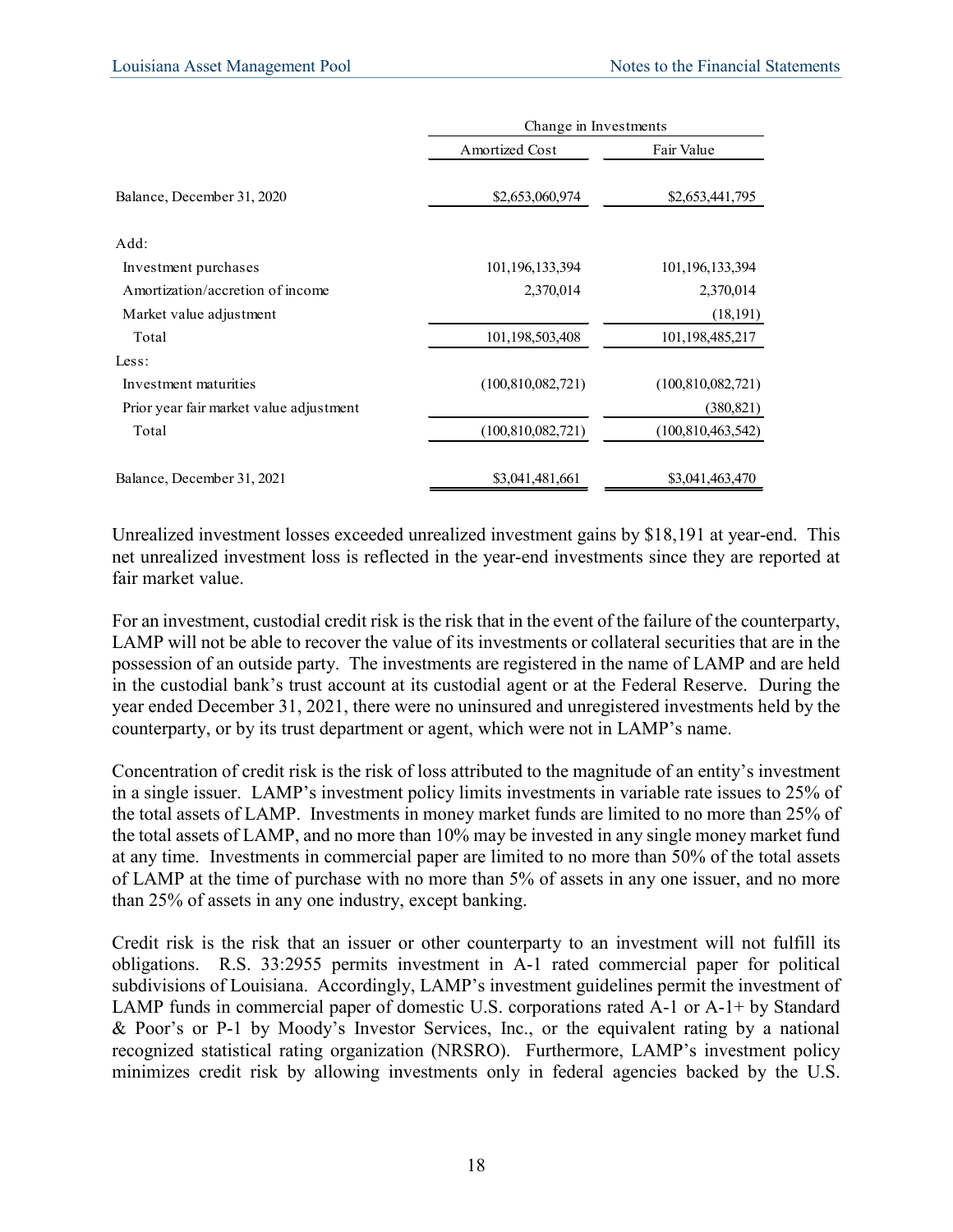government and government-only money market funds rated AAA by Standard & Poor's. At December 31, 2021, LAMP's investments in commercial paper are either A-1 or A-1+ rated.

LAMP guidelines require that when an A-1 or A-1+ investment is placed on a watch list with negative implications by a rating agency, the advisor is required to sell the investment as soon as practical, but no later than 30 days.

Interest rate risk is the risk that changes in interest rates will adversely affect the fair value of an investment. LAMP's investment policy minimizes interest rate risk by limiting the weightedaverage maturity of its investments to 60 days or less for all investments.

GASB Statement No. 72, *Fair Value Measurement and Application,* requires disclosures to be made about fair value measurements, the level of fair value hierarchy, and valuation techniques. The fair value hierarchy categorizes the inputs to valuation techniques used to measure fair value into three levels:

- Level 1 inputs The valuation is based on quoted market prices for identical assets or liabilities traded in active markets;
- Level 2 inputs The valuation is based on quoted market prices for similar instruments traded in active markets, quoted prices for identical or similar instruments in markets that are not active, and inputs other than quoted prices that are observable for the asset or liability;
- Level 3 inputs The valuation is determined by using the best information available under the circumstances and might include the government's own data. In developing unobservable inputs, a government may begin with its own data but should adjust those data if (a) reasonably available information indicates that other market participants would use different data or (b) there is something particular to the government that is not available to other market participants.

The categorization of investments within the hierarchy is based upon the pricing transparency of the instrument and should not be perceived as the particular investment's risk.

Assets classified in Level 1 of the fair value hierarchy are valued directly from a predetermined primary external pricing vendor. Assets classified in Level 2 are subject to pricing by an alternative pricing source due to lack of information available by the primary vendor. Assets classified in Level 3, due to lack of an independent pricing source, are valued using an internal fair value as provided by the investment manager.

Fair values of assets measured on a recurring basis at December 31, 2021, are as follows: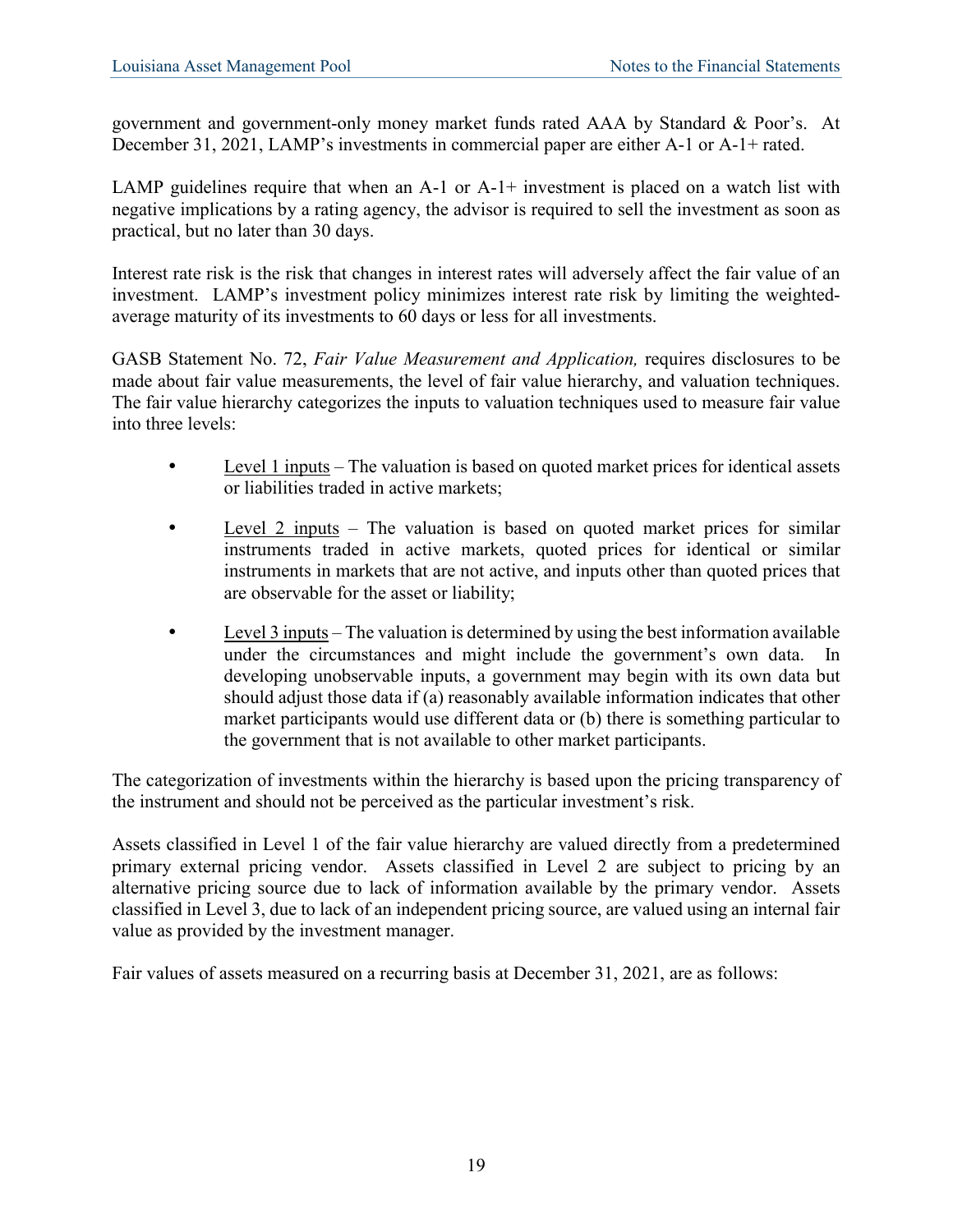|                                              | Fair Value Measurement Using: |                         |                 |               |
|----------------------------------------------|-------------------------------|-------------------------|-----------------|---------------|
|                                              | Quoted                        |                         |                 |               |
|                                              |                               | Prices In Active        | Other           | Significant   |
|                                              |                               | Markets for             | Observable      | Unobservable  |
|                                              | Fair Market                   | <b>Identical Assets</b> | Inputs          | Inputs        |
|                                              | Value                         | Level 1                 | Level 2         | Level 3       |
| <b>Investments by Fair Value Level</b>       |                               |                         |                 |               |
| Debt securities:                             |                               |                         |                 |               |
| Federal Home Loan Bank notes                 | \$64,998,230                  | \$9,991,778             | \$55,006,452    |               |
| Federal Farm Credit Bank notes               | 60,014,498                    |                         | 60,014,498      |               |
| Federal Home Loan Mortgage Association notes | 25,012,573                    |                         | 25,012,573      |               |
| Federal National Mortgage Association notes  | 65,013,422                    |                         | 65,013,422      |               |
| Treasury bills                               | 244,868,631                   |                         | 244,868,631     |               |
| Money Market - Government Only               | 736,942,011                   | 736,942,011             |                 |               |
| Repurchase Agreements                        | 400,000,000                   |                         |                 | \$400,000,000 |
| Commercial paper                             | 1,444,614,105                 |                         | 1,419,614,105   | 25,000,000    |
| Total debt security investments by           |                               |                         |                 |               |
| fair market value level                      | \$3,041,463,470               | \$746,933,789           | \$1,869,529,681 | \$425,000,000 |

Level 2 investments listed in the above table are valued using prices quoted by ICE Pricing Services and are based on other observable inputs which were obtained by LAMP's fund accountant, Public Trust Advisors.

Level 3 investments listed in the above table are valued using ICE Pricing Services, which offers continuous fixed income evaluated pricing. Coverage includes U.S., EMEA, and Asia Pacific corporate and sovereign bonds, convertible bonds, and money market instruments as well as U.S. MBS TBAs, U.S. MBS pass-throughs, U.S. agency/government sponsored enterprises (GSE) debentures, U.S bank loans, U.S. preferred stocks, and U.S. Municipal Bonds.

# **4. INVESTMENT EARNINGS**

Interest income and amortization/accretion of income are recognized when earned using the full accrual method of accounting. Gains or losses on sales of investments are recognized using the specific identification method. The calculation of realized gains and losses is independent of the calculation of the net change in fair value of investments. Realized gains and losses on investments that were held in more than one calendar year and sold in the current year were included as a change in fair value of investments reported in the prior year and the current year.

The investments in LAMP are stated at fair value based on inputs as defined in note 3, and any increases or decreases are reported as net increase (decrease) in the fair value of investments. The fair value of investments is determined on a weekly basis to monitor any variances between amortized cost and fair value.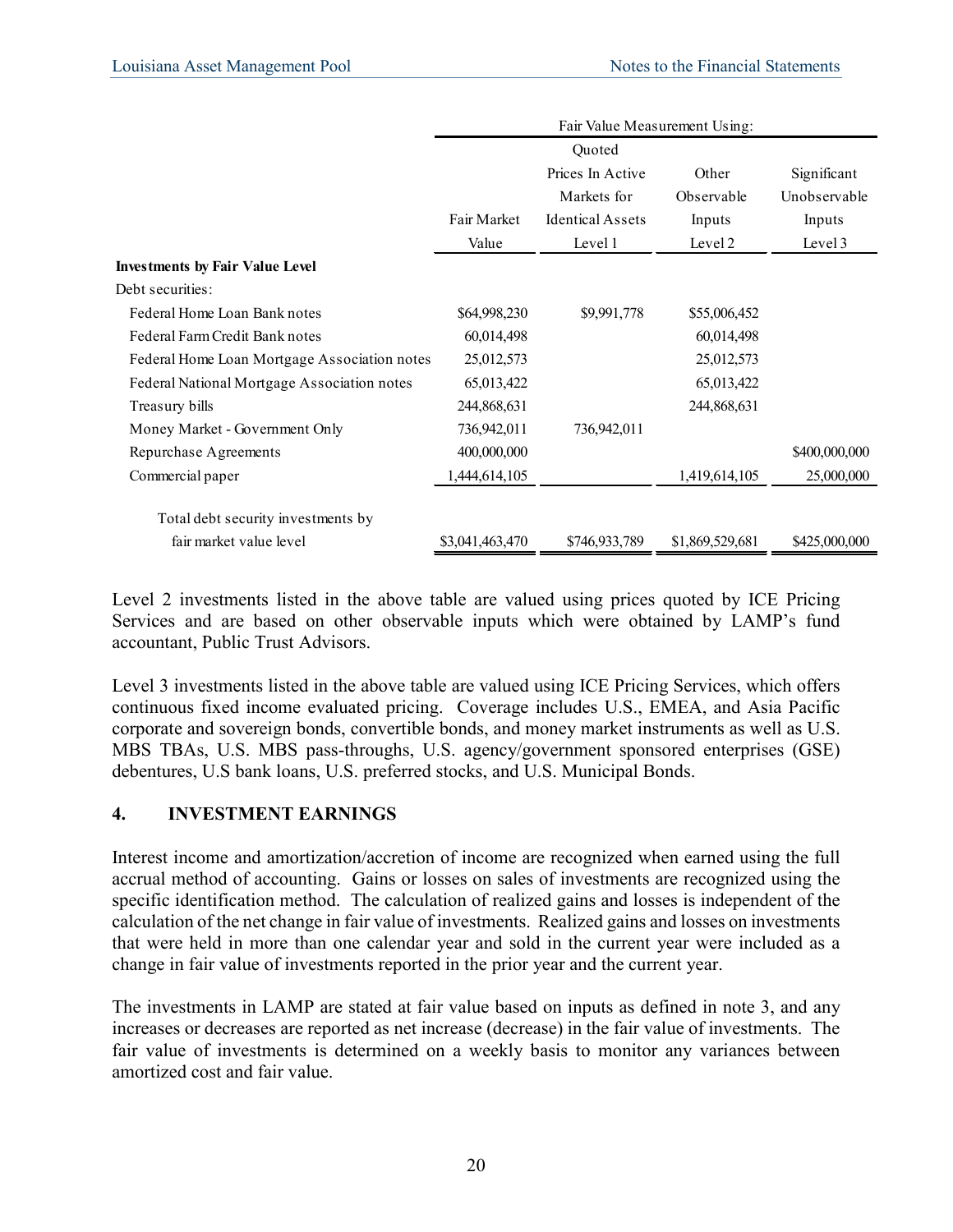One or more accounts can be established for each public entity investing in LAMP. Interest is calculated on a daily basis and added to principal of each depositing member's account on a daily basis. For purposes of determining participants' shares sold and redeemed, investments are valued at amortized cost. For financial statement purposes, investments are reported at fair value.

At the direction of the public entity, funds are transferred from any such account to a designated local depository bank on any business day. Each depositing public entity owns a proportionate, undivided, fractional interest in each asset comprising LAMP.

The objective of LAMP is to provide safety of principal and daily liquidity with a competitive rate of return to members by pooling monies. The following table shows, by quarter, the average daily yield percentage (annualized on a cumulative basis) of LAMP for the year ended December 31, 2021.

| Annual        |
|---------------|
| Interest Rate |
|               |
| 0.06%         |
| 0.04%         |
| 0.03%         |
| $0.04\%$      |
|               |

# **5. COMPENSATED ABSENCES PAYABLE**

The Corporation has three employees: two officers and one administrative staff person. These employees are provided vacation and sick leave on a cumulative basis. Hours of vacation and sick leave earned are based on the number of years of service. Vacation leave cannot be used until after the first six months of employment but may be carried forward into the next year at a rate of 2.5 times the employee's annual accrual or a maximum of 300 hours, whichever is less. A maximum of 300 hours of vacation leave is payable upon termination. Sick leave may be carried forward into the next year with no limitation but is not payable upon termination. Compensatory time earned may be carried forward into the next year but is not payable upon termination. A compensated absence liability of \$72,147 as of December 31, 2021, is included in the financial statements. No other postemployment benefits exist.

# **6. RETIREMENT PLAN**

Effective January 1, 2010, under LAMP's Simplified Employee Pension Retirement Plan, which was established on October 1, 2001, the employer contributes an amount equal to 12% of the employees' monthly salaries to the plan. The employer contributions for 2021, 2020, and 2019, totaled \$57,718, \$56,036, and \$53,881, respectively.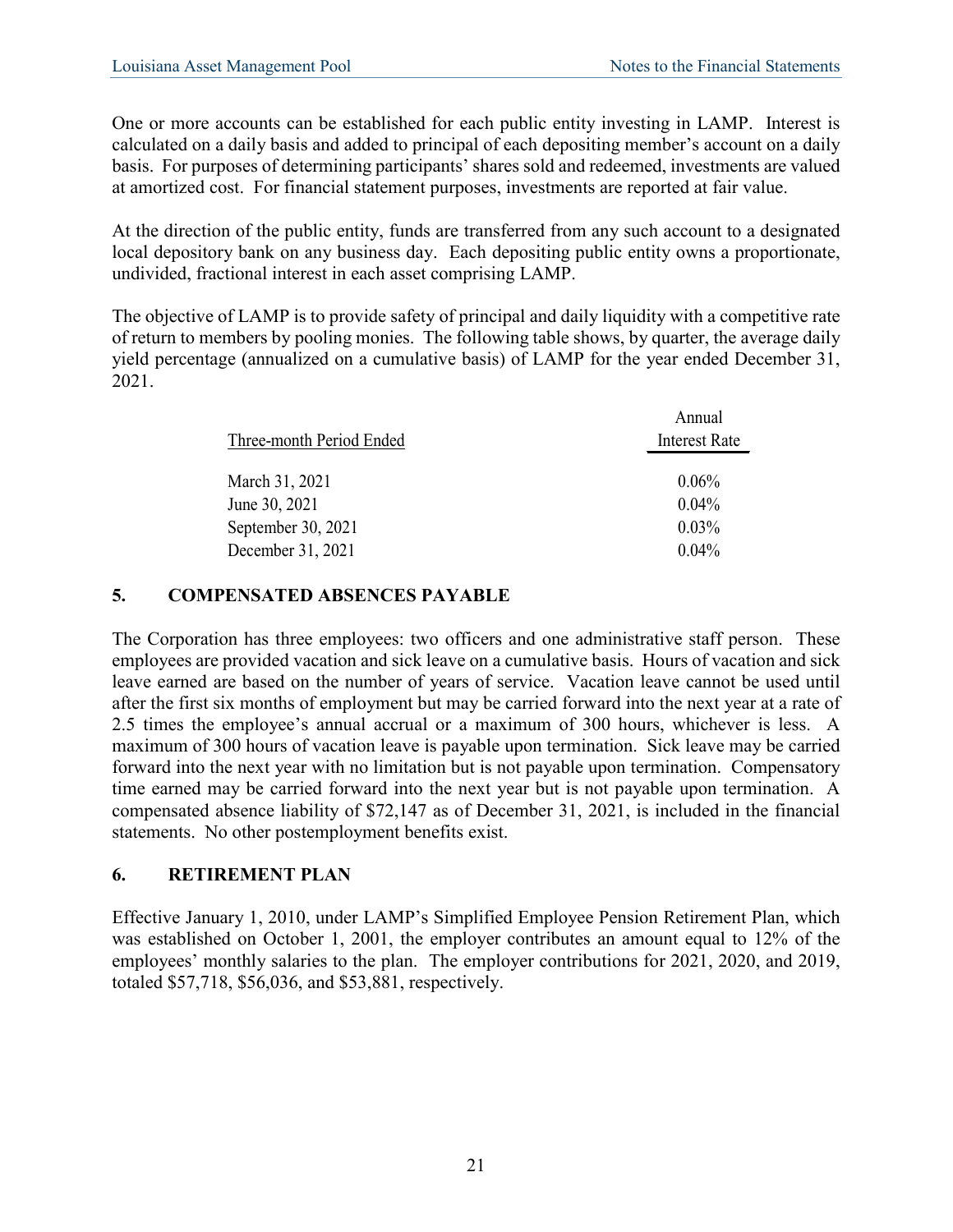# **7. ADMINISTRATIVE CHARGES**

Under the agreement with American Beacon Advisors, which became effective October 1, 2019, the Corporation pays an annual advisory fee (calculated and remitted monthly) based upon LAMP's average daily net assets as follows:

| Asset Value         | <b>Basis</b><br>Point Fee |
|---------------------|---------------------------|
| First \$1.0 billion | 4.0                       |
| Over \$1.0 billion  | 1.0                       |

Under the agreement with Public Trust Advisors, LLC, which became effective August 1, 2020, the Corporation pays a daily fee (divided by 365 days) calculated as follows:

| <b>Basis</b> |
|--------------|
| Point Fee    |
| 3.5          |
| 2.5          |
| 1.0          |
| 0.0          |
|              |

Under the custodial agreement with Regions Bank, which became effective September 15, 2016, the Corporation pays a custodial fee (calculated and remitted quarterly) based on LAMP's average daily net assets as follows:

|                     | <b>Basis</b> |
|---------------------|--------------|
| Asset Base          | Point Fee    |
| First \$1.5 billion | 0.55         |
| Next \$500 million  | 0.50         |
| Over \$2 billion    | 0.40         |

During the year ended December 31, 2021, investment advisor fees and transfer agency/fund accountant fees of \$1,129,971 and custodial fees of \$148,855 were incurred.

LAMP, Inc. is paid an administrative fee for the administration of LAMP. The Executive Committee of LAMP, Inc. has oversight authority with respect to the amount of administrative fees deemed necessary to properly administer LAMP. The overall fee charged to the LAMP pool is capped at 19.5 basis points. The fee is calculated monthly based on LAMP's average daily net assets. Fee income generated that is not needed to pay expenses is returned to the LAMP pool through the fee rebate program. LAMP, Inc. may adjust its administrative fee proportionately so that the total of all expenses does not exceed the maximum approved by the board.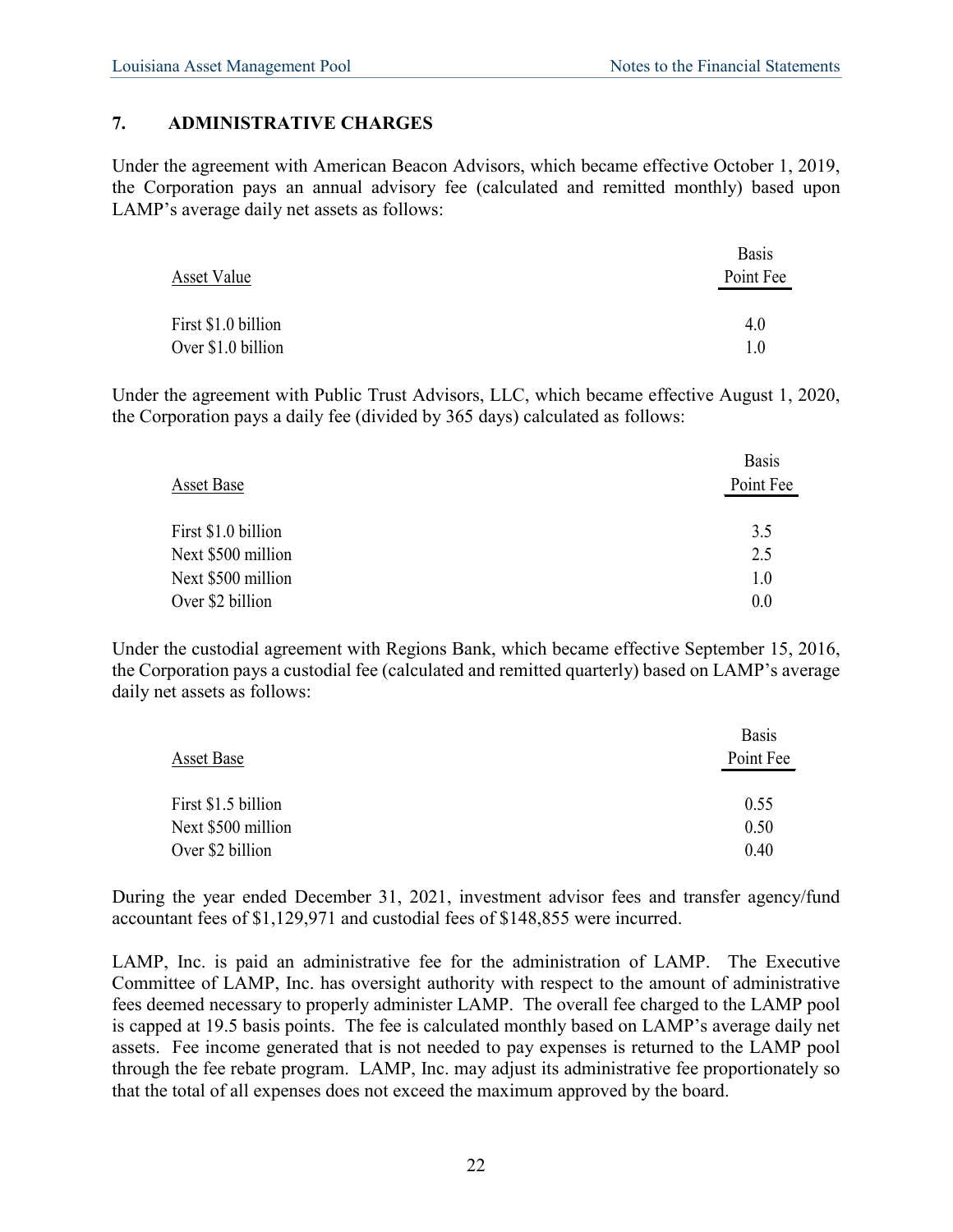During the year ended December 31, 2021, administrative fees of \$1,116,553 and investment activity costs of \$1,278,826 were incurred. In addition, inter-entity fees totaling \$2,561,599 have been eliminated in the accompanying financial statements. In addition, administrative fees totaling \$3,335,300 (cash basis) were returned to LAMP Pool under LAMP's Fee Rebate Program.

## **8. OFFICE LEASE**

LAMP, Inc. has an operating lease for office space. Rental expense for the operating lease during the year ended December 31, 2021, amounted to \$44,138. On June 6, 2018, LAMP Inc. entered into a lease agreement which expires on October 31, 2023. The future minimum rental payments applicable to this lease are as follows:

| Year Ending December 31 | Amount   |
|-------------------------|----------|
| 2022                    | \$45,122 |
| 2023                    | 37,602   |
| Total                   | \$82,724 |

# **9. LITIGATION**

There is no pending litigation against LAMP or LAMP, Inc. at December 31, 2021.

# **10. FEDERAL INCOME TAX**

During the year ended December 31, 2021, LAMP, Inc. applied for and was approved as a  $501(c)(3)$  non-profit entity.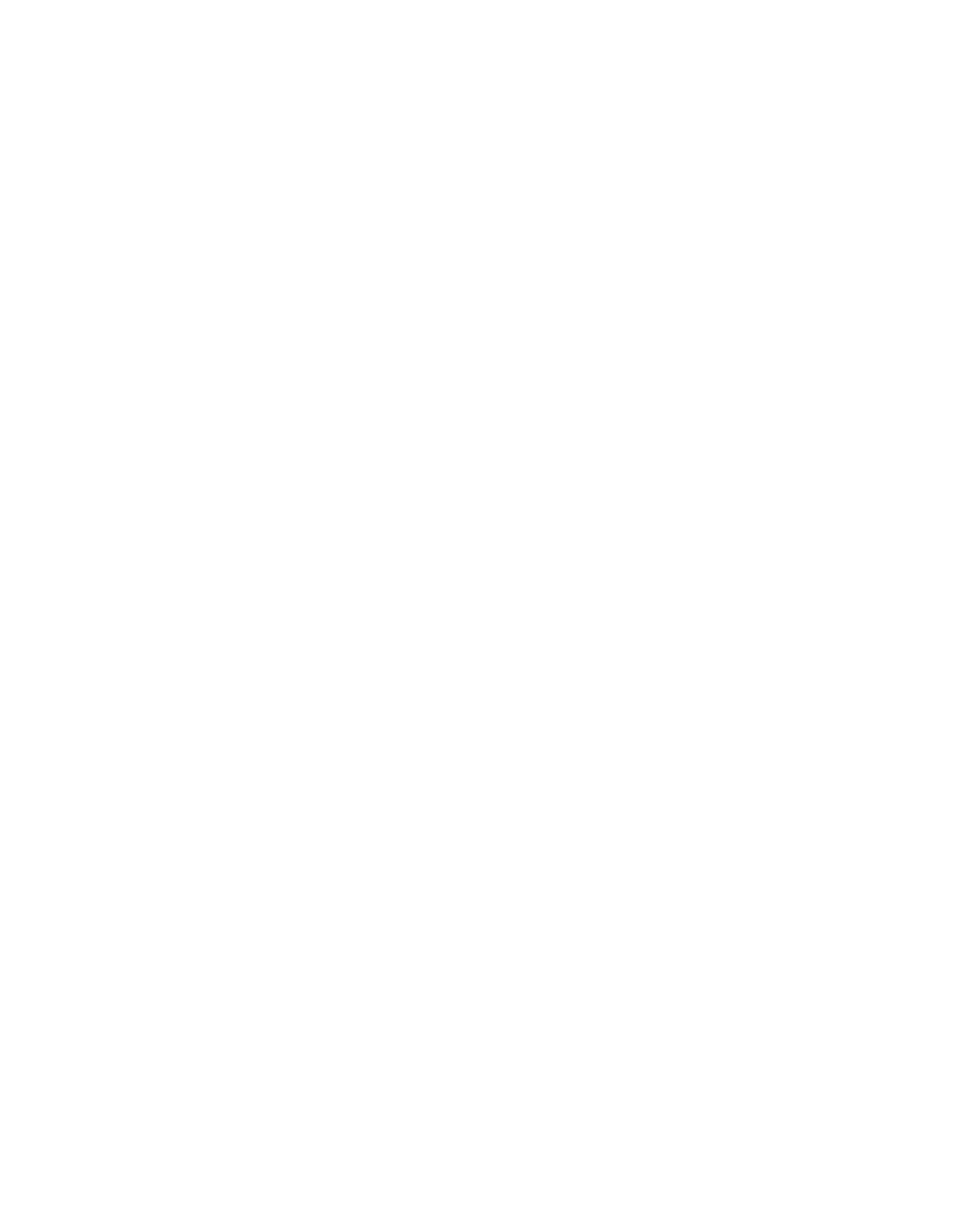# **Schedule of Investments, December 31, 2021**

Schedule 1 presents the face amount, maturity date, amortized cost, and fair value of individual investments held by the LAMP Pool at December 31, 2021.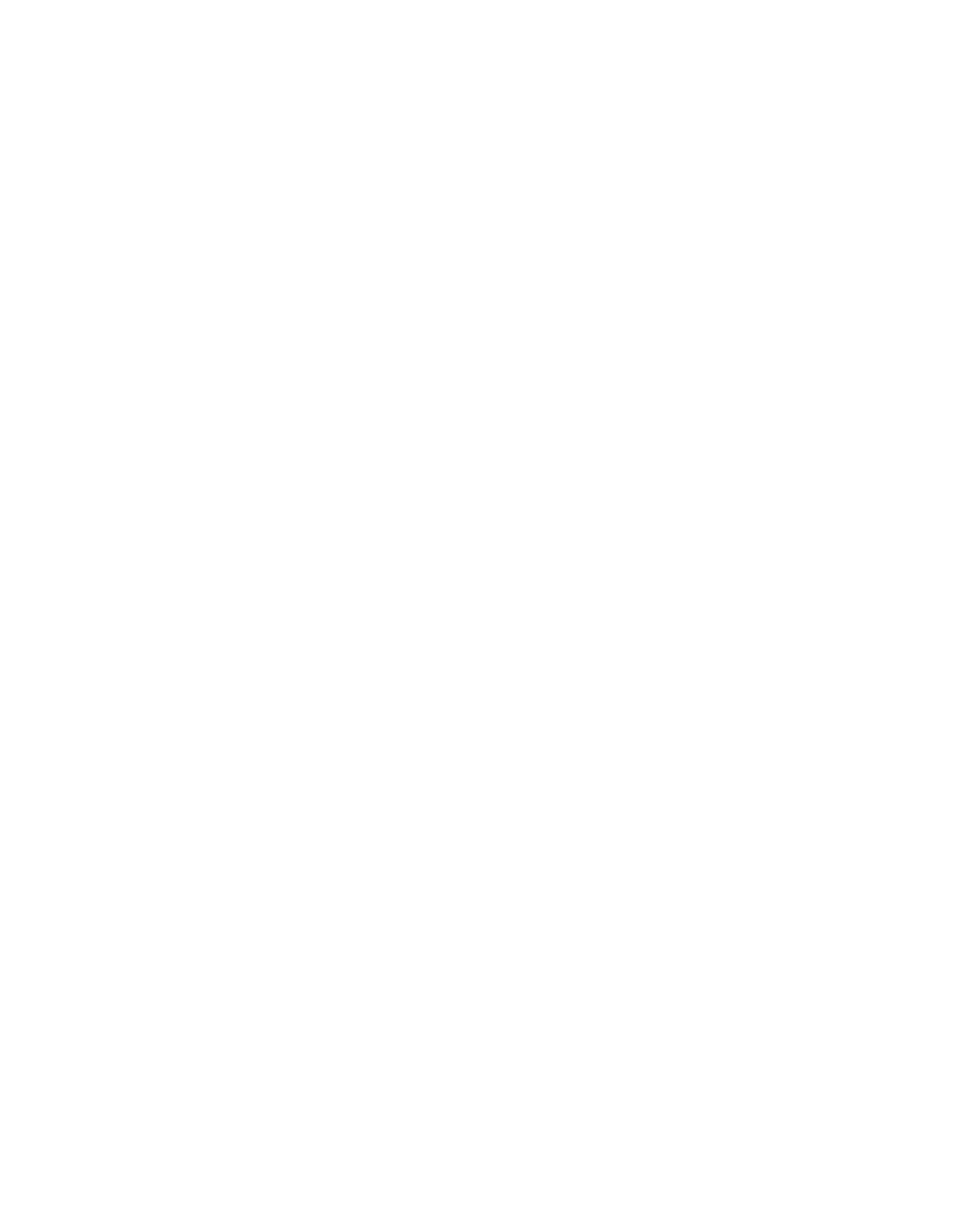#### **LOUISIANA ASSET MANAGEMENT POOL STATE OF LOUISIANA**

#### **Schedule of Investments, December 31, 2021**

| <b>FACE</b><br><b>AMOUNT</b>    | <b>MATURITY</b><br>DATE                       | <b>DESCRIPTION</b>                                 | <b>YIELD</b>   | <b>AMORTIZED</b><br><b>COST</b> | <b>FAIR</b><br><b>VALUE</b> |
|---------------------------------|-----------------------------------------------|----------------------------------------------------|----------------|---------------------------------|-----------------------------|
| Federal Home Loan Bank Notes:   |                                               |                                                    |                |                                 |                             |
| \$15,000,000                    | 2/11/2022                                     |                                                    | 0.11%          | \$15,000,000                    | \$15,000,438                |
| 10,000,000                      | 6/8/2022                                      |                                                    | 0.19%          | 9,994,294                       | 9,991,778                   |
| 20,000,000                      | 7/29/2022                                     |                                                    | 0.13%          | 20,000,000                      | 20,006,339                  |
| 10,000,000                      | 11/18/2022                                    |                                                    | 0.11%          | 10,000,000                      | 10,002,461                  |
| 10,000,000                      | 3/24/2023                                     |                                                    | 0.09%          | 10,000,000                      | 9,997,214                   |
| \$65,000,000                    | Total Federal Home Loan Bank Notes            |                                                    |                | \$64,994,294                    | \$64,998,230                |
|                                 | Federal Home Loan Mortgage Association Notes: |                                                    |                |                                 |                             |
| \$10,000,000                    | 3/4/2022                                      |                                                    | 0.20%          | \$10,000,000                    | \$10,002,439                |
| 15,000,000                      | 6/2/2022                                      |                                                    | 0.24%          | 15,000,000                      | 15,010,134                  |
| \$25,000,000                    |                                               | Total Federal Home Loan Mortgage Association Notes |                | \$25,000,000                    | \$25,012,573                |
|                                 | Federal National Mortgage Association Notes:  |                                                    |                |                                 |                             |
| \$15,000,000                    | 1/5/2022                                      |                                                    | 2.00%          | \$15,003,194                    | \$15,001,612                |
| 10,000,000                      | 1/20/2022                                     |                                                    | 0.41%          | 10,000,000                      | 10,001,666                  |
| 15,000,000                      | 1/24/2022                                     |                                                    | 0.36%          | 15,000,000                      | 15,002,800                  |
| 15,000,000<br>10,000,000        | 3/4/2022<br>3/16/2022                         |                                                    | 0.16%<br>0.27% | 15,000,000<br>9,999,179         | 15,003,000<br>10,004,344    |
|                                 |                                               |                                                    |                |                                 |                             |
| \$65,000,000                    |                                               | Total Federal National Mortgage Association Notes  |                | \$65,002,373                    | \$65,013,422                |
| Federal Farm Credit Bank Notes: |                                               |                                                    |                |                                 |                             |
| \$15,000,000                    | 8/22/2022                                     |                                                    | 0.09%          | \$14,999,510                    | \$14,999,020                |
| 5,000,000                       | 9/8/2022                                      |                                                    | 0.09%          | 4,999,824                       | 5,000,730                   |
| 10,000,000                      | 11/16/2022                                    |                                                    | 0.11%          | 10,000,000                      | 10,002,587                  |
| 30,000,000                      | 12/13/2022                                    |                                                    | 0.10%          | 29,999,377                      | 30,012,161                  |
| \$60,000,000                    | Total Federal Farm Credit Bank Notes          |                                                    |                | \$59,998,711                    | \$60,014,498                |
|                                 |                                               |                                                    |                |                                 |                             |
| Treasury Bills:<br>\$10,000,000 | 1/6/2022                                      |                                                    | $0.00\%$       | \$9,999,931                     | \$9,999,997                 |
| 20,000,000                      | 1/13/2022                                     |                                                    | 0.01%          | 19,999,663                      | 19,999,917                  |
| 10,000,000                      | 1/20/2022                                     |                                                    | 0.01%          | 9,999,753                       | 9,999,941                   |
| 10,000,000                      | 2/3/2022                                      |                                                    | 0.03%          | 9,999,542                       | 9,999,742                   |
| 10,000,000                      | 3/24/2022                                     |                                                    | 0.06%          | 9,998,804                       | 9,998,756                   |
| 10,000,000                      | 4/5/2022                                      |                                                    | 0.07%          | 9,998,042                       | 9,998,134                   |
| 35,000,000                      | 4/19/2022                                     |                                                    | 0.07%          | 34,991,825                      | 34,992,786                  |
| 10,000,000                      | 4/26/2022                                     |                                                    | 0.08%          | 9,996,390                       | 9,997,647                   |
| 10,000,000                      | 4/28/2022                                     |                                                    | 0.08%          | 9,997,481                       | 9,997,564                   |
|                                 |                                               |                                                    |                |                                 | 9,997,331                   |
| 10,000,000                      | 5/5/2022                                      |                                                    | 0.08%          | 9,996,383                       |                             |
| 15,000,000                      | 5/12/2022                                     |                                                    | $0.09\%$       | 14,995,497                      | 14,995,162                  |
| 10,000,000                      | 5/19/2022                                     |                                                    | 0.10%          | 9,996,358                       | 9,996,307                   |
| 35,000,000                      | 7/14/2022                                     |                                                    | 0.18%          | 34,982,958                      | 34,966,369                  |
| 30,000,000                      | 8/11/2022                                     |                                                    | 0.20%          | 29,981,901                      | 29,963,792                  |
| 10,000,000                      | 9/8/2022                                      |                                                    | 0.22%          | 9,994,514                       | 9,984,832                   |
| 10,000,000                      | 10/6/2022                                     |                                                    | 0.26%          | 9,993,050                       | 9,980,354                   |
| \$245,000,000                   | <b>Total Treasury Bills</b>                   |                                                    |                | \$244,922,092                   | \$244,868,631               |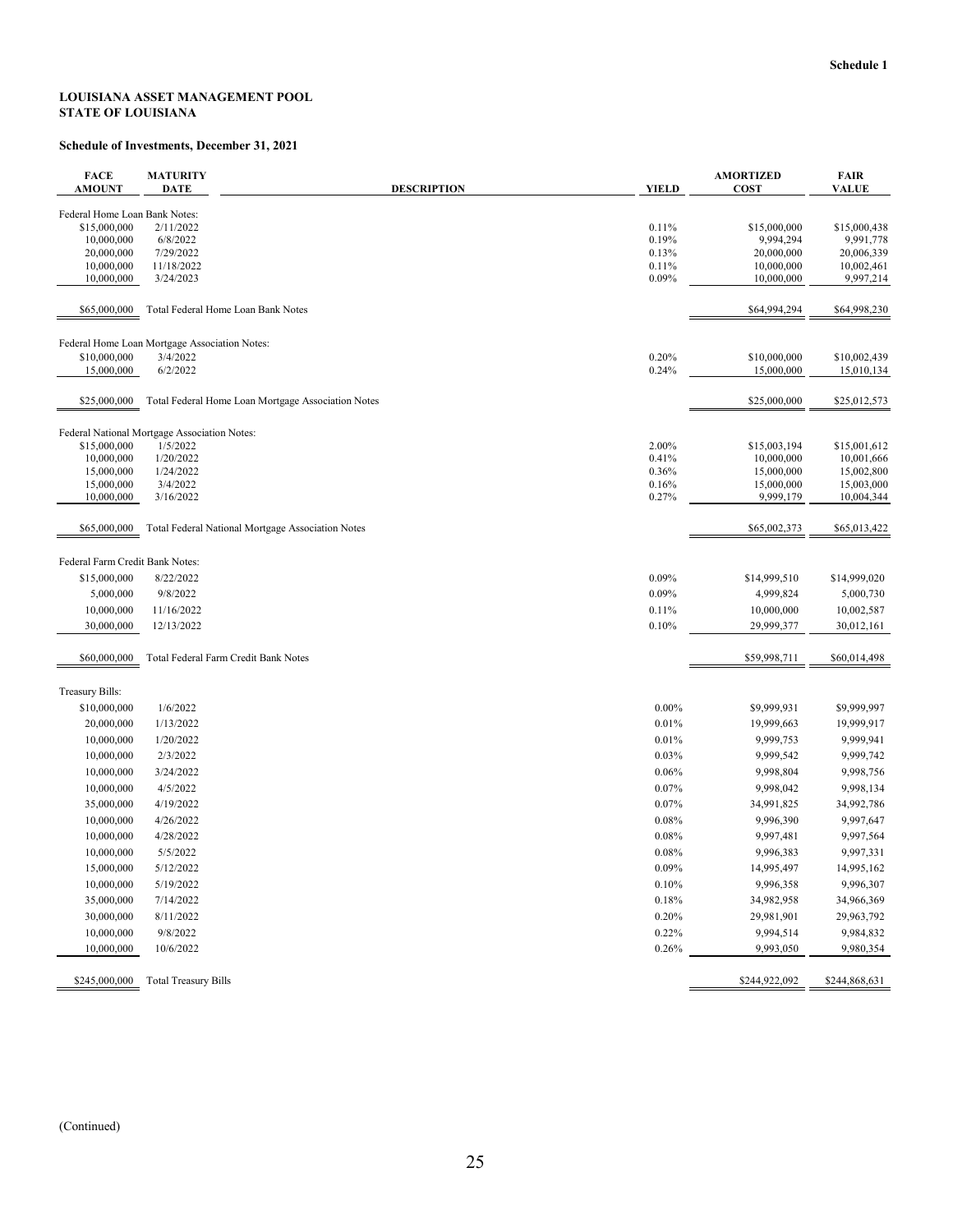#### **LOUISIANA ASSET MANAGEMENT POOL STATE OF LOUISIANA Schedule of Investments, December 31, 2021**

| FACE<br><b>AMOUNT</b>           | MATURITY<br>DATE       | <b>DESCRIPTION</b>                                             | <b>YIELD</b>   | AMORTIZED<br><b>COST</b> | FAIR<br><b>VALUE</b>     |
|---------------------------------|------------------------|----------------------------------------------------------------|----------------|--------------------------|--------------------------|
| Commercial Paper <sup>1</sup> : |                        |                                                                |                |                          |                          |
| \$9,300,000                     | 1/4/2022               | Drexia Credit Local SA New York                                | 0.07%          | \$9,299,876              | \$9,299,928              |
| 7,000,000                       | 1/6/2022               | <b>DNB Bank ASA</b>                                            | 0.04%          | 6,999,864                | 6,999,953                |
| 10,000,000                      | 1/7/2022               | <b>DNB Bank ASA</b>                                            | 0.04%          | 9,999,775                | 9,999,922                |
| 5,000,000                       | 1/7/2022               | Royal Bank of Canada New York                                  | 0.06%          | 4,999,892                | 4,999,942                |
| 10,000,000                      | 1/12/2022              | Erste Abwicklungsanstalt                                       | 0.07%          | 9,999,587                | 9,999,780                |
| 10,000,000                      | 1/13/2022              | The Bank of Nova Scotia                                        | 0.07%          | 9,999,333                | 9,999,747                |
| 15,000,000                      | 1/14/2022              | The Bank of Nova Scotia                                        | 0.11%          | 14,998,917               | 14,999,385               |
| 6,750,000                       | 1/19/2022              | Svenska Handelsbanken AB                                       | 0.07%          | 6,749,561                | 6,749,751                |
| 15,000,000                      | 1/20/2022              | Royal Bank of Canada New York                                  | 0.07%          | 14,998,892               | 14,999,417               |
| 5,000,000                       | 1/21/2022              | <b>DNB Bank ASA</b>                                            | 0.05%          | 4,999,458                | 4,999,866                |
| 20,000,000                      | 1/21/2022              | Svenska Handelsbanken AB                                       | 0.07%          | 19,997,778               | 19,999,183               |
| 10,000,000                      | 1/25/2022              | Australia & New Zealand Bank Group Limited                     | 0.16%          | 9,999,100                | 9,998,920                |
| 20,000,000                      | 1/27/2022              | Mitsubishi UFJ Trust & Banking Corporation New York            | 0.09%          | 19,998,194               | 19,998,845               |
| 20,000,000                      | 1/27/2022              | Commonwealth Bank of Australia                                 | 0.08%          | 19,997,978               | 19,998,695               |
| 15,000,000                      | 1/28/2022              | Bank of Montreal Chicago                                       | 0.09%          | 14,997,750               | 14,998,950               |
| 15,000,000                      | 1/28/2022              | Canadian Imperial Bank of Commerce                             | 0.08%          | 14,997,750               | 14,999,078               |
| 9,671,000                       | 2/1/2022               | Svenska Handelsbanken AB                                       | 0.08%          | 9,669,334                | 9,670,364                |
| 35,000,000                      | 2/4/2022               | Australia & New Zealand Bank Group Limited                     | 0.08%          | 34,994,050               | 34,997,380               |
| 20,000,000                      | 2/7/2022               | Mizuho Bank Limited New York                                   | 0.09%          | 19,997,225               | 19,998,079               |
| 25,000,000                      | 2/10/2022              | Caisse des Depots et Consignations                             | 0.09%          | 24,996,250               | 24,997,523               |
| 15,000,000                      | 2/10/2022              | Mitsubishi UFJ Trust & Banking Corporation New York            | 0.11%          | 14,997,333               | 14,998,087               |
| 13,500,000                      | 2/10/2022              | Old Line Funding LLC                                           | 0.15%          | 13,497,939               | 13,497,663               |
| 5,000,000                       | 2/11/2022              | The Bank of Nova Scotia                                        | 0.15%          | 4,998,975                | 4,999,140                |
| 20,000,000                      | 2/14/2022              | <b>DNB Bank ASA</b>                                            | 0.09%          | 19,996,700               | 19,997,750               |
| 5,000,000                       | 2/14/2022              | NRW. Bank                                                      | 0.07%          | 4,999,206                | 4,999,563                |
| 15,000,000                      | 2/14/2022              | Skandinaviska Enskilda Banken AB                               | 0.11%          | 14,997,250               | 14,998,031               |
| 10,000,000                      | 2/14/2022              | Toyota Motor Credit Corporation                                | 0.10%          | 9,997,678                | 9,998,750                |
| 11,500,000                      | 2/14/2022              | Bedford Row Funding Corporation                                | 0.15%          | 11,498,032               | 11,497,844               |
| 25,000,000                      | 2/15/2022              | Mitsubishi UFJ Trust & Banking Corporation New York            | 0.12%          | 24,994,063               | 24,996,103               |
| 15,000,000                      | 2/15/2022              | The Toronto-Dominion Bank                                      | 0.10%          | 14,997,375               | 14,998,045               |
| 15,000,000                      | 2/16/2022              | Mitsubishi UFJ Trust & Banking Corporation New York            | 0.13%          | 14,996,742               | 14,997,572               |
| 25,000,000                      | 2/16/2022              | The Toronto-Dominion Bank                                      | 0.11%          | 24,995,528               | 24,996,606               |
| 30,000,000                      | 2/18/2022              | Nordea Bank Abp                                                | 0.08%          | 29,994,200               | 29,996,733               |
| 30,000,000                      | 2/22/2022              | DNB Bank ASA                                                   | 0.11%          | 29,993,753               | 29,995,097               |
| 5,000,000                       | 2/22/2022              | JP Morgan Securities, LLC                                      | 0.19%          | 4,998,483                | 4,998,631                |
| 25,000,000                      | 2/23/2022<br>2/24/2022 | NRW. Bank                                                      | 0.08%          | 24,995,031               | 24,997,150<br>19,995,722 |
| 20,000,000                      |                        | Bank of Montreal Chicago<br>Caisse des Depots et Consignations | 0.14%<br>0.09% | 19,995,800               |                          |
| 20,000,000                      | 3/1/2022<br>3/1/2022   | Drexia Credit Local SA New York                                | 0.15%          | 19,995,739               | 19,997,000               |
| 15,000,000<br>10,000,000        | 3/1/2022               | Swedbank AB                                                    | 0.12%          | 14,995,821<br>9,996,722  | 14,996,250<br>9,998,000  |
| 25,000,000                      | 3/2/2022               | National Australia Bank Limited                                | 0.13%          | 24,994,583               | 24,994,366               |
| 10,000,000                      | 3/2/2022               | Sumitomo Mitsui Banking Corporation                            | 0.13%          | 9,996,833                | 9,997,746                |
| 10,000,000                      | 3/3/2022               | Bank of Nova Scotia                                            | 0.16%          | 9,996,272                | 9,997,348                |
| 15,000,000                      | 3/3/2022               | National Australia Bank Limited                                | 0.14%          | 14,994,408               | 14,996,513               |
| 30,000,000                      | 3/3/2022               | Sumitomo Mitsui Banking Corporation                            | 0.14%          | 29,990,342               | 29,993,025               |
| 25,000,000                      | 3/4/2022               | National Australia Bank Limited                                | 0.15%          | 25,000,000               | 25,000,000               |
| 10,000,000                      | 3/7/2022               | Mitsubishi UFJ Trust & Banking Corporation New York            | 0.17%          | 9,996,028                | 9,996,957                |
| 15,000,000                      | 3/8/2022               | Mizuho Bank Limited New York                                   | 0.17%          | 14,994,088               | 14,995,422               |
| 15,000,000                      | 3/9/2022               | Sumitomo Mitsui Banking Corporation                            | 0.15%          | 14,994,138               | 14,995,722               |
| 10,000,000                      | 3/10/2022              | Sumitomo Mitsui Banking Corporation                            | 0.16%          | 9,996,222                | 9,997,048                |
| 23,000,000                      | 3/10/2022              | Old Line Funding LLC                                           | 0.22%          | 22,993,918               | 22,990,522               |
| 20,000,000                      | 3/11/2022              | Nordea Bank Abp                                                | 0.08%          | 19,994,825               | 19,996,772               |
| 19,000,000                      | 3/11/2022              | Sumitomo Mitsubishi Banking Corporation                        | 0.24%          | 18,993,503               | 18,991,165               |
| 15,000,000                      | 3/14/2022              | Nordea Bank Abp                                                | 0.08%          | 14,995,670               | 14,997,600               |
| 20,000,000                      | 3/14/2022              | Swedbank AB                                                    | 0.14%          | 19,994,000               | 19,994,444               |
| 15,000,000                      | 3/15/2022              | Svenska Handelsbanken AB                                       | 0.15%          | 14,995,894               | 14,995,560               |
| 10,000,000                      | 3/16/2022              | Australia & New Zealand Bank Group Limited                     | 0.13%          | 9,997,019                | 9,997,396                |
| 10,000,000                      | 3/17/2022              | Skandinaviska Enskilda Banken AB                               | 0.17%          | 9,997,083                | 9,996,474                |
|                                 |                        |                                                                |                |                          |                          |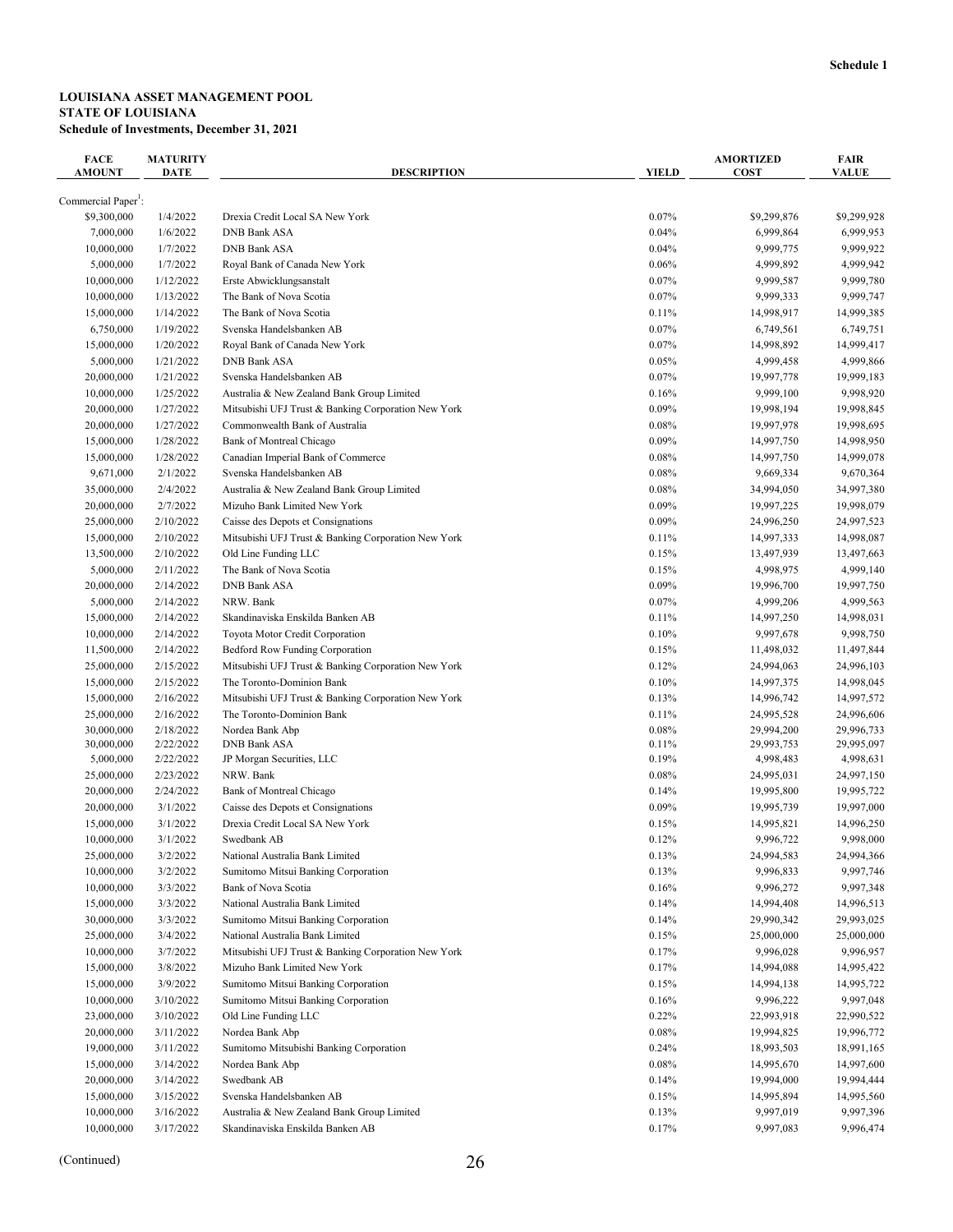#### **LOUISIANA ASSET MANAGEMENT POOL STATE OF LOUISIANA**

|  | Schedule of Investments, December 31, 2020 |
|--|--------------------------------------------|
|--|--------------------------------------------|

| <b>FACE</b>                                     | <b>MATURITY</b>        |                                                     |                | <b>AMORTIZED</b>          | <b>FAIR</b>               |
|-------------------------------------------------|------------------------|-----------------------------------------------------|----------------|---------------------------|---------------------------|
| <b>AMOUNT</b>                                   | <b>DATE</b>            | <b>DESCRIPTION</b>                                  | <b>YIELD</b>   | <b>COST</b>               | <b>VALUE</b>              |
|                                                 |                        |                                                     |                |                           |                           |
| Commercial Paper <sup>1</sup> :<br>\$10,000,000 |                        |                                                     |                |                           |                           |
| 25,000,000                                      | 3/18/2022<br>3/21/2022 | National Australia Bank Ltd.<br><b>DNB Bank ASA</b> | 0.18%<br>0.15% | \$9,997,256<br>24,992,045 | \$9,996,257<br>24,991,667 |
| 10,000,000                                      | 3/23/2022              | The Toronto-Dominion Bank                           | 0.18%          | 9,996,625                 | 9,996,037                 |
| 10,000,000                                      | 3/24/2022              | The Toronto-Dominion Bank                           | 0.18%          |                           | 9,995,942                 |
| 20,000,000                                      | 3/25/2022              |                                                     | 0.20%          | 9,996,583<br>19,991,700   | 19,990,947                |
|                                                 |                        | Sumitomo Mitsui Banking Corporation                 | 0.22%          |                           |                           |
| 15,000,000                                      | 4/1/2022               | Royal Bank of Canada New York                       | 0.24%          | 14,991,375                | 14,991,620                |
| 10,000,000<br>5,000,000                         | 4/4/2022<br>4/5/2022   | Bank of Montreal Chicago                            | 0.27%          | 9,996,125<br>4,998,172    | 9,993,916<br>4,996,503    |
| 10,000,000                                      | 4/6/2022               | JP Morgan Securities                                | 0.20%          |                           | 9,994,773                 |
|                                                 |                        | Commonwealth Bank of Australia                      |                | 9,995,778                 |                           |
| 5,000,000                                       | 4/6/2022               | Old Line Funding LLC                                | 0.26%          | 4,998,021                 | 4,996,613                 |
| 10,000,000                                      | 4/7/2022               | Commonwealth Bank of Australia                      | 0.20%          | 9,995,733                 | 9,994,692                 |
| 15,000,000                                      | 4/8/2022               | Bank of Montreal Chicago                            | 0.24%          | 14,993,129                | 14,990,404                |
| 5,000,000                                       | 4/11/2022              | NRW. Bank                                           | 0.14%          | 4,997,917                 | 4,998,106                 |
| 15,000,000                                      | 4/19/2022              | Commonwealth Bank of Australia                      | 0.21%          | 14,992,350                | 14,990,508                |
| 25,000,000                                      | 4/19/2022              | NRW Bank                                            | 0.15%          | 24,987,700                | 24,989,024                |
| 5,000,000                                       | 4/19/2022              | The Toronto-Dominion Bank                           | 0.21%          | 4,996,250                 | 4,996,836                 |
| 15,000,000                                      | 4/20/2022              | Bank of Montreal Chicago                            | 0.25%          | 14,993,188                | 14,988,863                |
| 8,500,000                                       | 4/20/2022              | NRW. Bank                                           | 0.15%          | 8,495,496                 | 8,496,182                 |
| 5,000,000                                       | 4/21/2022              | Bank of Montreal Chicago                            | 0.25%          | 4,996,181                 | 4,996,238                 |
| 10,000,000                                      | 4/21/2022              | Skandinaviska Enskilda Banken AB                    | 0.22%          | 9,993,889                 | 9,993,186                 |
| 15,000,000                                      | 4/25/2022              | Mitsubishi UFJ Trust & Banking Corporation New York | 0.28%          | 14,985,750                | 14,986,967                |
| 13,000,000                                      | 4/25/2022              | Bedford Row Funding Corporation                     | 0.26%          | 12,992,590                | 12,989,327                |
| 10,000,000                                      | 4/26/2022              | JP Morgan Securities                                | 0.29%          | 9,994,569                 | 9,990,784                 |
| 5,000,000                                       | 4/28/2022              | Commonwealth Bank of Australia                      | 0.22%          | 4,997,400                 | 4,996,427                 |
| 5,000,000                                       | 4/28/2022              | MUFG Bank Limited New York                          | 0.28%          | 4,996,100                 | 4,995,477                 |
| 5,000,000                                       | 4/29/2022              | Bedford Row Funding Corporation                     | 0.26%          | 4,996,558                 | 4,995,719                 |
| 25,000,000                                      | 5/2/2022               | <b>DBS</b> Bank Limited                             | 0.28%          | 24,981,514                | 24,977,040                |
| 15,000,000                                      | 5/3/2022               | Svenska Handelsbanken AB                            | 0.18%          | 14,991,104                | 14,990,673                |
| 10,000,000                                      | 5/4/2022               | <b>DBS</b> Bank Limited                             | 0.28%          | 9,992,483                 | 9,990,666                 |
| 5,000,000                                       | 5/6/2022               | Westpac Banking Corporation                         | 0.18%          | 4,996,528                 | 4,996,955                 |
| 20,000,000                                      | 5/9/2022               | <b>DBS</b> Bank Limited                             | 0.28%          | 19,983,644                | 19,980,435                |
| 15,000,000                                      | 5/9/2022               | JP Morgan Securities                                | 0.30%          | 14,990,933                | 14,984,090                |
| 15,000,000                                      | 5/12/2022              | The Toronto-Dominion Bank                           | 0.24%          | 14,987,446                | 14,987,240                |
| 10,000,000                                      | 5/16/2022              | Canadian Imperial Bank of Commerce                  | 0.24%          | 9,990,625                 | 9,991,084                 |
| 10,000,000                                      | 5/16/2022              | Dexia Credit Local SA New York                      | 0.26%          | 9,989,125                 | 9,990,140                 |
| 20,000,000                                      | 5/17/2022              | Mizuho Bank Limited New York                        | 0.28%          | 19,981,867                | 19,978,841                |
| 25,000,000                                      | 5/18/2022              | Bank of Montreal Chicago                            | 0.28%          | 24,976,215                | 24,973,167                |
| 20,000,000                                      | 5/18/2022              | Mizuho Bank Limited New York                        | 0.28%          | 19,981,353                | 19,978,533                |
| 12,350,000                                      | 5/19/2022              | The Toronto-Dominion Bank                           | 0.24%          | 12,342,189                | 12,338,603                |
| 20,000,000                                      | 5/24/2022              | Royal Bank of Canada New York                       | 0.26%          | 19,978,550                | 19,979,360                |
| 5,830,000                                       | 5/27/2022              | Svenska Handelsbanken AB                            | 0.20%          | 5,825,981                 | 5,825,286                 |
| 10,750,000                                      | 6/2/2022               | Svenska Handelsbanken AB                            | 0.21%          | 10,736,383                | 10,740,452                |
| 10,000,000                                      | 6/27/2022              | The Toronto-Dominion Bank                           | 0.18%          | 10,000,000                | 10,000,000                |
|                                                 |                        |                                                     |                |                           |                           |

\$1,445,151,000 Total Commercial Paper \$1,444,622,180 \$1,444,614,105

 $1$  Commercial paper is sold at either a discount or premium - there is no stated rate. The yield reported is the December 31, 2021 effective rate.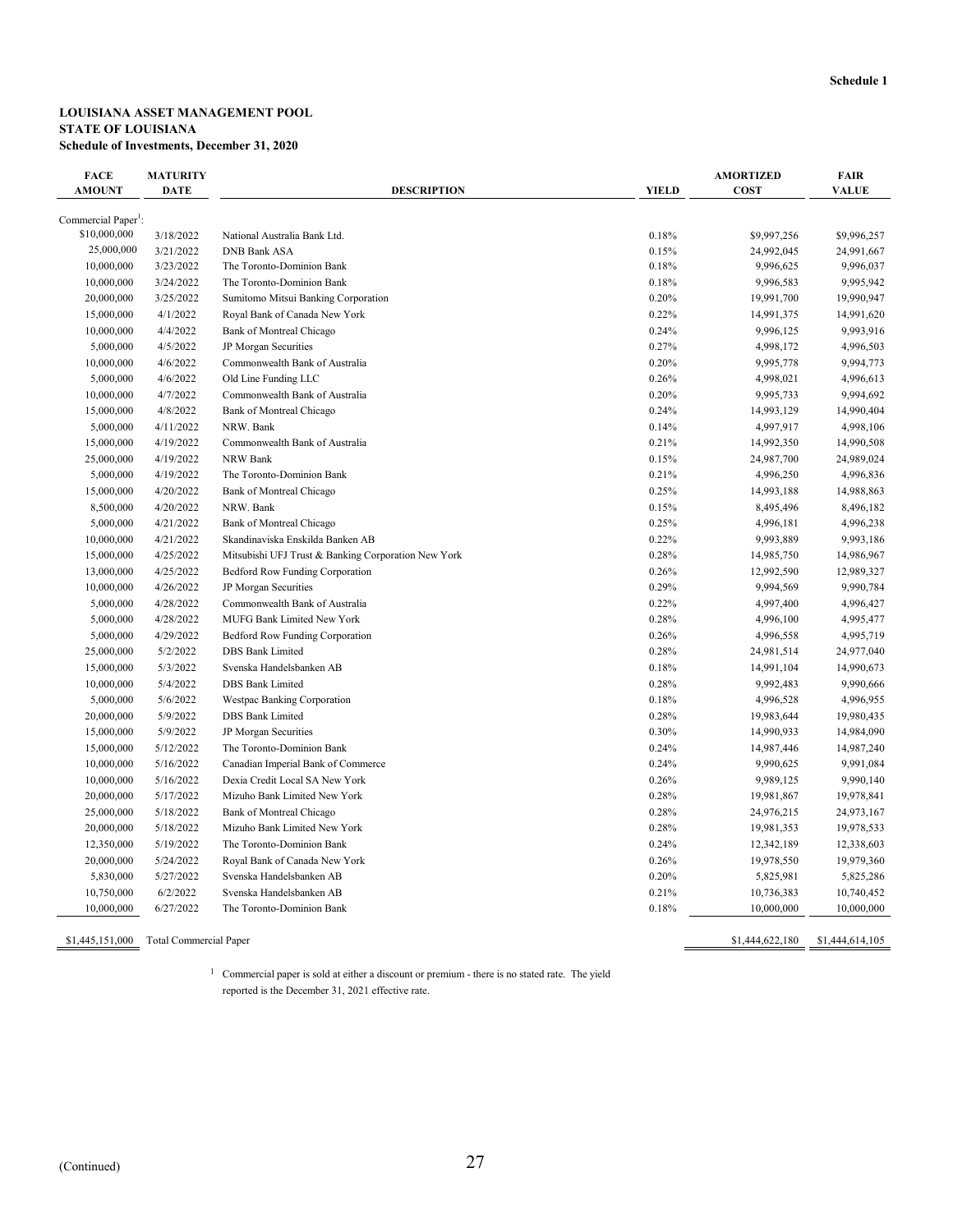#### **LOUISIANA ASSET MANAGEMENT POOL STATE OF LOUISIANA Schedule of Investments, December 31, 2021**

| <b>FACE</b><br><b>AMOUNT</b> | <b>MATURITY</b><br><b>DATE</b>     | <b>DESCRIPTION</b>                                 | <b>YIELD</b> | <b>AMORTIZED</b><br><b>COST</b> | <b>FAIR</b><br><b>VALUE</b> |
|------------------------------|------------------------------------|----------------------------------------------------|--------------|---------------------------------|-----------------------------|
| Money Market:                |                                    |                                                    |              |                                 |                             |
| \$282,506,541                | 1/3/2022                           | BlackRock Liquidity FedFunds - Institutional Class | 0.03%        | \$282,506,541                   | \$282,506,541               |
| 290,456,912                  | 1/3/2022                           | Morgan Stanley Institutional Liquidity Funds       | 0.03%        | 290,456,912                     | 290,456,912                 |
| 163,978,558                  | 1/3/2022                           | RBC U.S. Government Money Market Funds             | 0.02%        | 163,978,558                     | 163,978,558                 |
|                              |                                    |                                                    |              |                                 |                             |
| \$736,942,011                | <b>Total Money Market</b>          |                                                    |              | \$736,942,011                   | \$736,942,011               |
|                              |                                    |                                                    |              |                                 |                             |
|                              |                                    |                                                    |              |                                 |                             |
| Repurchase Agreements:       |                                    |                                                    |              |                                 |                             |
| \$50,000,000                 | 1/3/2022                           |                                                    | 0.05%        | \$50,000,000                    | \$50,000,000                |
| 275,000,000                  | 1/3/2022                           |                                                    | 0.05%        | 275,000,000                     | 275,000,000                 |
| 75,000,000                   | 1/3/2022                           |                                                    | 0.05%        | 75,000,000                      | 75,000,000                  |
|                              |                                    |                                                    |              |                                 |                             |
| \$400,000,000                | <b>Total Repurchase Agreements</b> |                                                    |              | \$400,000,000                   | \$400,000,000               |
|                              |                                    |                                                    |              |                                 |                             |
| \$3,042,093,011              | Totals                             |                                                    |              | \$3,041,481,661                 | \$3,041,463,470             |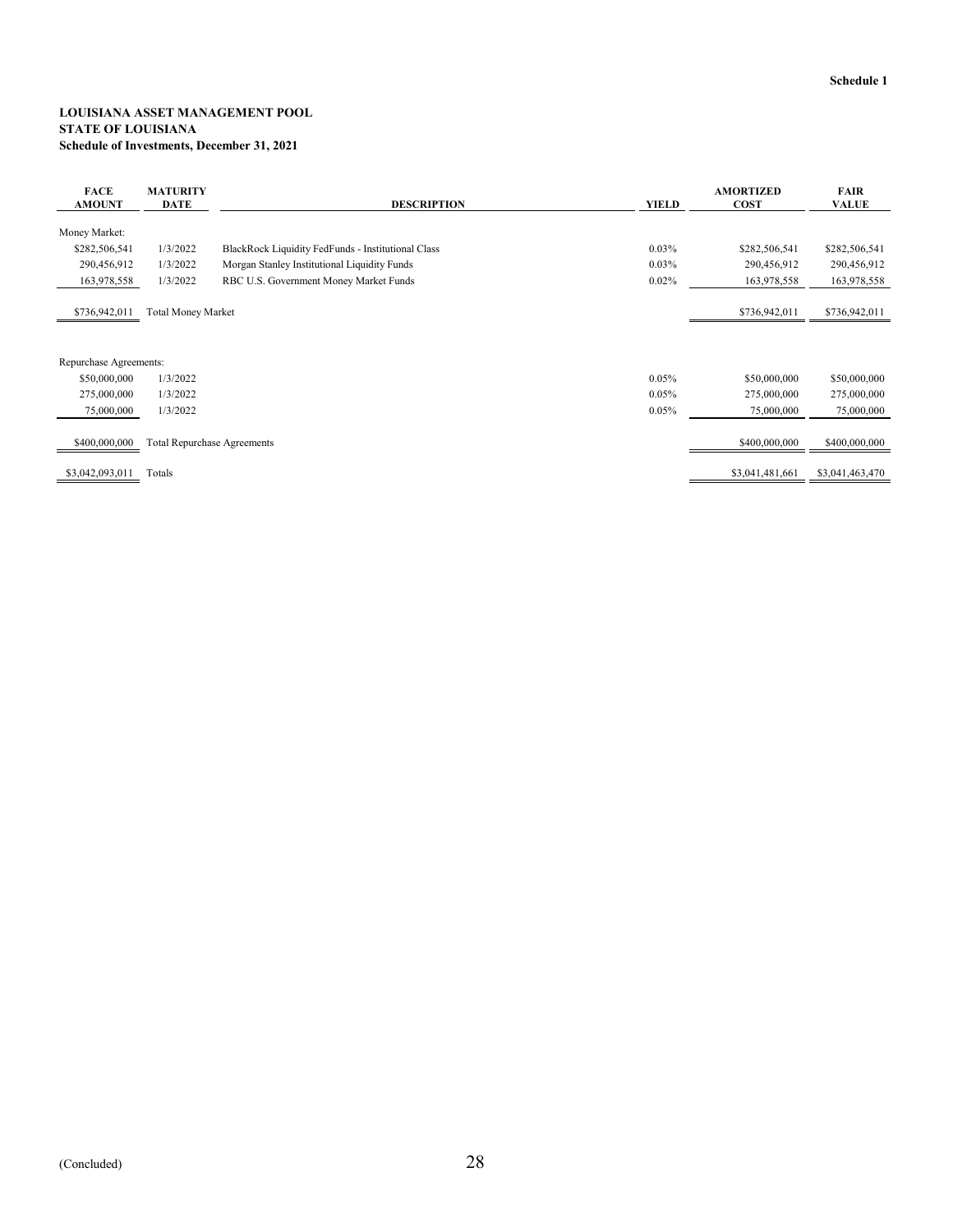# OTHER REPORT REQUIRED BY *GOVERNMENT AUDITING STANDARDS*

# Exhibit A

The following pages contain a report on internal control over financial reporting and on compliance with laws and regulations and other matters as required by *Government Auditing Standards* issued by the Comptroller General of the United States. This report is based solely on the audit of the financial statements and includes, where appropriate, any significant deficiencies and/or material weaknesses in internal control or compliance and other matters that would be material to the presented financial statements.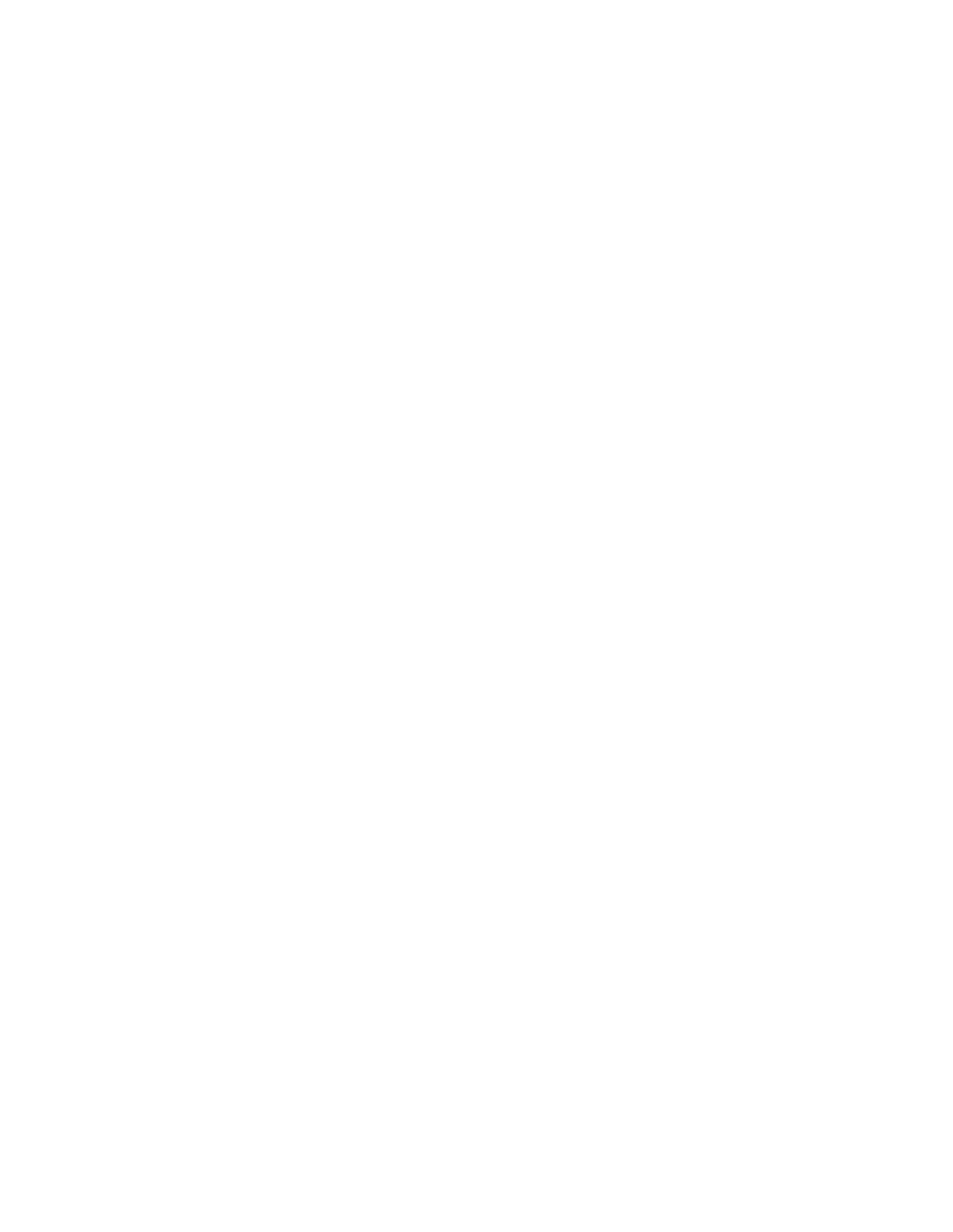

#### LOUISIANA LEGISLATIVE AUDITOR **MICHAEL J. "MIKE" WAGUESPACK, CPA**

June 9, 2022

Report on Internal Control over Financial Reporting and on Compliance and Other Matters Based on an Audit of Financial Statements Performed in Accordance with *Government Auditing Standards*

Independent Auditor's Report

# **BOARD OF DIRECTORS OF THE LOUISIANA ASSET MANAGEMENT POOL, INCORPORATED STATE OF LOUISIANA**

New Orleans, Louisiana

We have audited, in accordance with the auditing standards generally accepted in the United States of America and the standards applicable to financial audits contained in *Government Auditing Standards* issued by the Comptroller General of the United States, the financial statements of the Louisiana Asset Management Pool (LAMP), a component unit of the state of Louisiana, as of and for the year ended December 31, 2021, and the related notes to the financial statements, which collectively comprise LAMP's basic financial statements, and have issued our report thereon dated June 9, 2022.

# **Report on Internal Control Over Financial Reporting**

In planning and performing our audit of the financial statements, we considered LAMP's internal control over financial reporting (internal control) as a basis for designing audit procedures that are appropriate in the circumstances for the purpose of expressing our opinion on the financial statements, but not for the purpose of expressing an opinion on the effectiveness of LAMP's internal control. Accordingly, we do not express an opinion on the effectiveness of LAMP's internal control.

A deficiency in internal control exists when the design or operation of a control does not allow management or employees, in the normal course of performing their assigned functions, to prevent, or detect and correct, misstatements on a timely basis. A material weakness is a deficiency, or a combination of deficiencies, in internal control, such that there is a reasonable possibility that a material misstatement of the entity's financial statements will not be prevented, or detected and corrected, on a timely basis. A significant deficiency is a deficiency, or a combination of